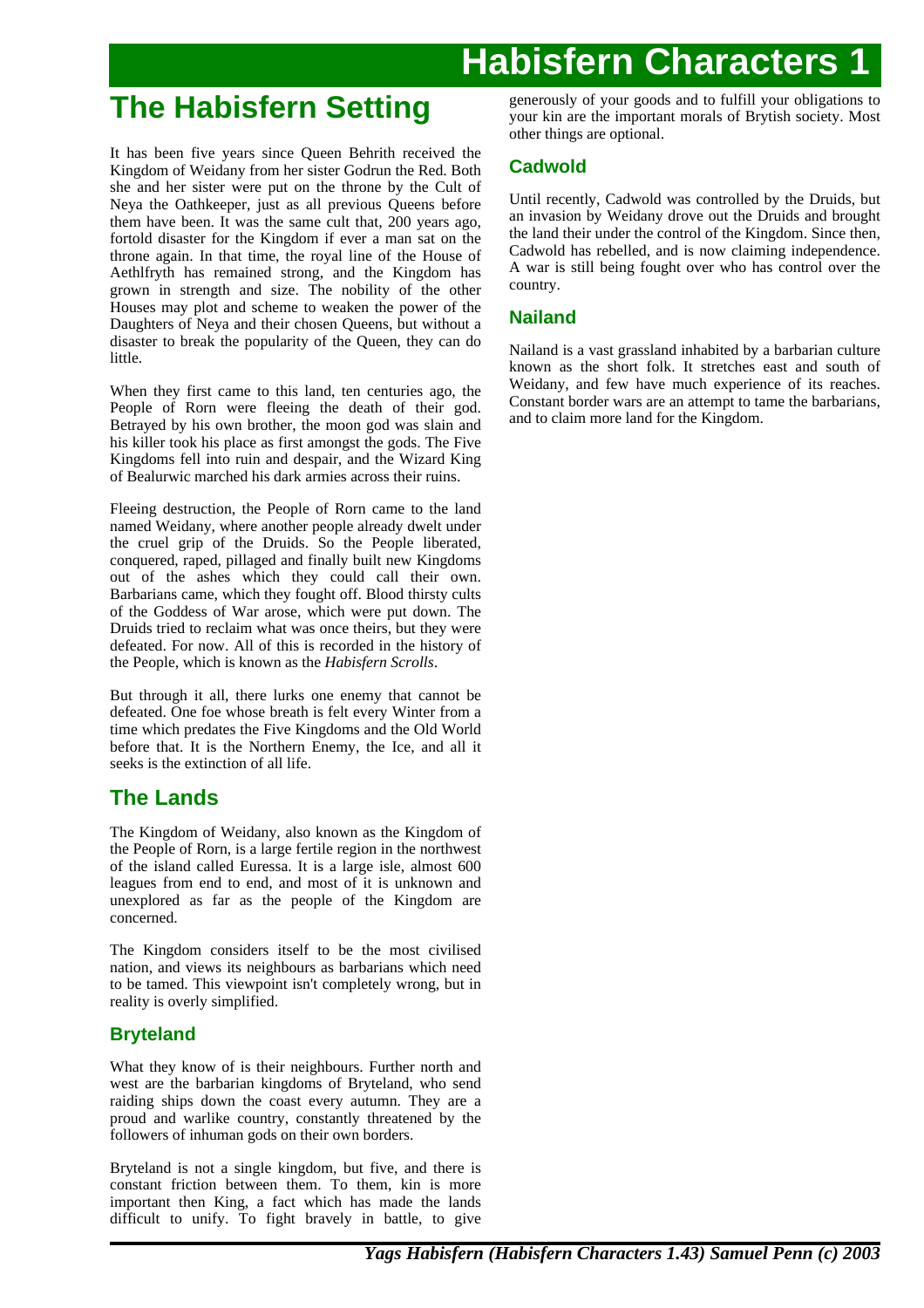## **Building a Character**

Before designing a character for play in the world of *Habisfern*, you will need to decide the type of character you want to play. *Habisfern* consists almost entirely of humans, though there are a number of different cultures to choose from.

## **Work in Progress**

This is undergoing major re-write to bring in line with the no points based system. The old package based system is being ripped out, so some of it may not make sense.

Your choice of profession can range from a vagabound or outlaw to a noble lord or lady, plus bards, religious cultists or other members of society. How you define your character is completely up to you.

## **Mechanics**

Apart from personality and background which are not represented within the rules of the game, a character is described by their *attributes*, *skills* and *advantages*. The latter can only be chosen at character generation, and cannot be gained during play, so they act to differentiate the character throughout their life. Attributes and skills can be improved within play, so their long term usefulness does not need to be considered so much.

## **Attributes**

There are eight primary attributes which are used to define a character (and indeed, every creature within the game). These attributes are: *Strength*, *Health*, *Agility*, *Dexterity*, *Perception*, *Intelligence*, *Empathy* and *Will*.

These attributes default to 3 unless you buy them up (or down) during character generation. They can be improved during the game, though improvement is slow. Each attribute represents the character's natural ability in each area, and can range from 2 to 5 during character generation.

An attribute of 2 indicates that you are significantly worse than the average in that attribute. Conversely, an attribute of 4 represents noticeably above average ability, and 5 exceptional ability.

## **Strength**

With a high strength you are able to carry more, move faster and hit harder than other people. Strength is useful for warriors.

## **Health**

With a high health you are able to continue going for longer, shrug off the effects of poison or fatigue, and stay alive after being badly wounded.

## **Agility**

A high agility allows you to react quicker and move

faster than other people. You are also better at dodging, wrestling and brawling, as well as being a good climber and jumper. Agility is also used when sneaking.

## **Dexterity**

High dexterity provides you with natural ability at filching and lock picking, but also with the use of swords and other melee weapons. Dexterity is useful for both warriors and thieves.

## **Perception**

Perception is a measure of your ability to notice the world around you. A high perception means you are more likely to spot ambushes, notice a pick pocket or find a place to hide.

## **Intelligence**

A high intelligence provides you with wits, memory and reasoning ability. Since you have a better memory, you can make better use of knowledge you have read or been taught. You are quicker at learning, and less likely to be confused by people.

## **Empathy**

A high empathy allows you to understand the emotions and motivations of other people. If you so wish, you may use this to get on with them better. Fast talking, seduction and oratory all use empathy.

## **Will**

A high will enables you to keep control of your mind in times of stress. You are less likely to be tempted or fooled, and are able to keep cool in times of stress.

## **Skills**

Skills represent training and experience. There are eight basic skills (called talents) which every character has, plus a multitude of other skills which characters will not have unless they are bought specifically.

When a skill check is made, you roll your attribute multiplied by your skill, + 1d20. This is compared against a target number, and if you equal or exceed the target, then you succeed. A moderate task is one which a professional would have a good chance of succeeding at, but still find challenging. Such a task has a target of 20.

## **Steps to Character Generation**

## **Choosing Priorities**

The first step in character generation is to choose how to prioritise your character's features. You have five things to decide upon - *Race*, *Status Attributes*, *Experience* and *Advantages*. Each must be given a priority from A to E, with A being the highest (best) priority, and E being the lowest (worst) priority.

| Category          | A      | R      |        | n                 | Е    |
|-------------------|--------|--------|--------|-------------------|------|
| Race              | Fey    | Half   |        | Human Human Human |      |
| <b>Status</b>     | High   | Noble  | Free   | Free              | Serf |
| <b>Attributes</b> | $+6/6$ | $+3/5$ | $+1/4$ | 0/4               | 0/3  |

*Yags Habisfern (Habisfern Characters 1.43) Samuel Penn (c) 2003*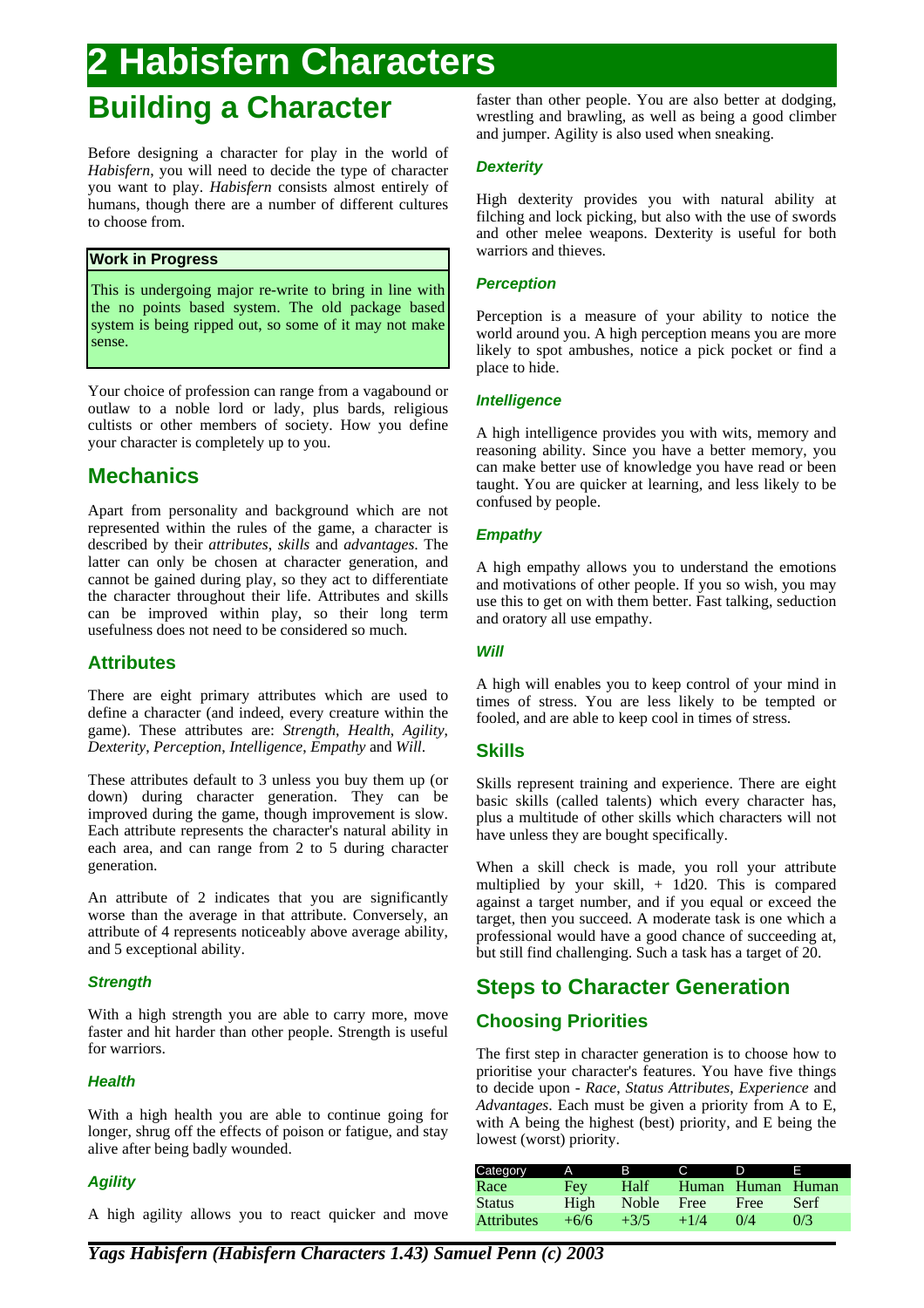| Category          | A.   | в    |      |      |  |
|-------------------|------|------|------|------|--|
| Experience        | 60/6 | 50/5 | 40/4 | 30/4 |  |
| <b>Advantages</b> |      |      |      |      |  |

Most of the time *Race* can be set to be lowest (E) and *Status* to be second lowest (D), with the other three being arrange as desired.

## **Race**

Most people in the campaign world are humans, born of mortal parents with very little that is strange about them. This doesn't prevent them going off and performing heroic deeds or anything. If you want to be human, then simple put *Race* as priority E.

If you wish to be non-human - a Fey, born of the realms of magic - then you must take *Race* as priority A. This can provide certain benefits, but does mean that you can't choose the best options in other areas.

If you take *Race* as B, then you are half-fey - one of your parents was mortal. You have some of the abilities (and looks) of the Fey, but you are not a pure blood.

## **Status**

*Social Status* is a measure of where you are in society. Indirectly, it is also a measure of wealth. In *Habisfern*, only the nobility are truly wealthy. Anyone who comes into wealth who is not a noble, will either have their wealth taken away, or be made into a noble.

It is assumed that most PCs will begin the game as a free man, with a priority of D. If you wish to be a low ranking noble, then you need to take this as priority B.

## **Choose Advantages**

*Advantages* provide your character with an edge over others. Most affect what your character can do what they look like, for example *Large* or *Beautiful*. Since advantages cannot be purchased after character generation, they are a way to make your character unique.

Some advantages affect your character's background, such as providing wealth or powerful friends. There is nothing preventing your character obtaining these during the game, but not by spending points. Likewise, there's nothing preventing your character loosing these either once the game begins.

## **Attributes**

Amongst the list of advantages are those which enable you to take above average attributes. If you do not purchase any of these, then all your attributes will default to 3 - the human average.

Attributes can be improved during the game.

## **Traits**

You may also purchase Traits at this point. Each trait is a measure of part of your character's personality, and they can provide bonuses when making certain checks to avoid fear or temptation.

One special trait is *Luck*, which has the most useful benefit of enabling you to re-roll dice and cheat death.

Traits can change during the game.

## **Skills**

Most of your character's skills will be obtained from the package you chose initially. However, you have the option of customising your character by adding further skills. Extra skills can be obtained by starting your character older than the default age (normally 16 for most packages).

Each extra year of age gives you 2 experience points to spend on buying extra skills.

## **The Finishing Touches**

The last part of character generation is to finish off your character's background and personality (most of this may have come out of previous selections), and finally to choose a name for your character.

Examples of names are provided in the Habisfern Encyclopedia, though any Saxon (or Saxon sounding) name will do.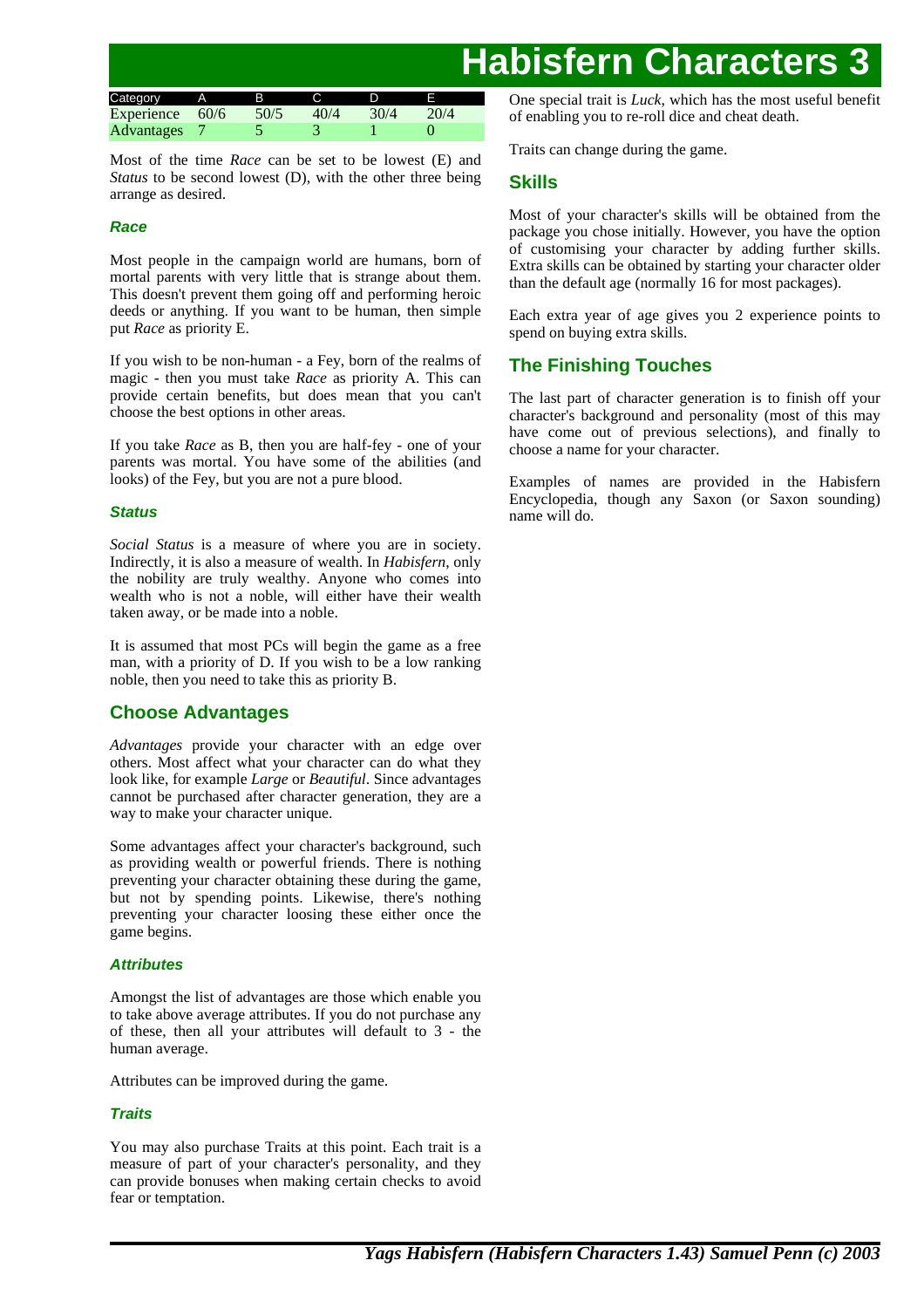## **Character Packages**

Every character is begun by choosing one of the many character packages available. Each package provides the character with a social class, broad background and a set of skills. The idea of a package is to determine what the character has been doing up until this point. After character generation, the chosen package has no further direct relevance.

Not all packages are equal, especially if the total number of skills provided by each is taken as a guide. Not all skills are equal however, and some of the better packages have restrictions in other ways - the character may have obligations, responsibilities and an image to maintain.

*Standard packages* are available to pretty much anyone. Also available are packages unique to a particular culture. The GM will determine where in the campaign your characters will be based, and this may restrict which cultures are available to you.

## **Standard Packages**

Most packages assume that character is male. *Habisfern* is a male dominated society, and women are expected to look after the home and raise the children. However, there is a Queen on the throne of Weidany, and one of the most powerful religions is female only, which means things can be different for strong willed women. Most women will not be questioned if they take a stronger role, though it is not the norm, and there will always be some who object.

Most packages also assume that the character is not a landowner, but may be the first child of a landowner or noble. If desired, you may make your character the principle landowner, but this brings with it responsibilities which may restrict what your character can do. Likewise, packages which come with property and responsibilities can be modified the opposite way.

## **Freemen**

Freemen include all those who are not considered nobles, but who are also not indebted to another. Collectively, freemen are known as *ceorls*, though this social rank is subdivided into *gebur* (barely free), *kotsetla* (mostly free) and *geneat* (completely free). Player characters are assumed to be geneat unless they choose otherwise. The distinction is mostly one of wealth - gebur (and to a lesser extent kotsetla) do not own enough land to support themselves and their family, so must work their lord's land to make up the difference. This doesn't leave them much time to do the interesting things player characters tend to want to do.

Here, freemen also includes those outside of the normal social structure - bandits, rogues and others who support themselves via independent means.

## **Bandit**

Human, Age 16 *Outlaws, thieves and thugs who make a living stealing from travellers. Talents:* Athletics- 2; Awareness- 3; Brawl- 3; Charm- 2; Guile- 2; Sleight- 2; Stealth- 3; Throw- 2;

*Knowledges:* Area lore- 4; Speak own- 4; *Combat:* Bow- 3; Single weapon- 2; Tactics- 2; *Other:* Intimidation- 3: Survival- 2: **Techniques** Ambush[*Stealth*]. **Advantages**

Good attribute (Agility), Poor attribute (Will).

## **Background:**

You are an outlaw, considered to live outside of the laws of society. You are not constrained by them, but neither are you protected by them. For the most part you survive off the land, hunting and foraging where possible. When the opportunity arises however, you are not above stealing or robbing food and goods from those weaker than yourself.

You are not a warrior, a fact you are well aware of. Your best weapons are surprise and fear, attacking those who are either unable to defend themselves, or when you have a numerical advantage, in the hope that your victims surrender without a fight. You do not seek to fight for what you take, since fighting is risky, and generally not worth it.

Your experiences have taught you a mixture of combat, stealth and wilderness skills, though you are well aware that you do not excel at any. Most people like you live in a band of a dozen or so, though sometimes you work alone. Either way, there is little loyalty between bandits, and groups split up and form into other ones on a regular basis.

## **Equipment:**

Cash: 3d Standard clothes, Spear, Scramasax, Short bow.

## **Ceorl**

Human, Age 16 *Ceorls are freemen, often farmers or craftsmen. Talents:* Athletics- 2; Awareness- 2; Brawl- 2; Charm- 2; Guile- 2; Sleight- 2; Stealth- 2; Throw- 2; *Knowledges:* Area lore- 4; Speak own- 4; *Profession:* Farming- 4; Other rural- 2; Trade- 2; *Other:* Game (any)- 2; Longshaft weapon- 3; Ride- 1; Survival- 1; Weapon and shield- 3; **Techniques** Shield wall[*Weapon and shield*] (2) . **Advantages** Good attribute (Health), Poor attribute (Intelligence). **Background:** You were raised as a farmer in a free household. As a boy

you trained with the local militia, in case you were ever called up to fight in the fyrd in defence of your home. However, your desire is to start a household of your own one day, not to find glory in battle.

It is assumed that you are living with your parents, or possibly have just settled down with a wife to start a family. The latter means you have land of your own, but also have responsibilites. As the child of a freeman you could get yourself a better start by proving yourself in some way before you settle down. Maybe you will need to find glory after all.

#### **Equipment:** Cash: 10d

Standard clothes, Spear, Scramasax, Leather armour.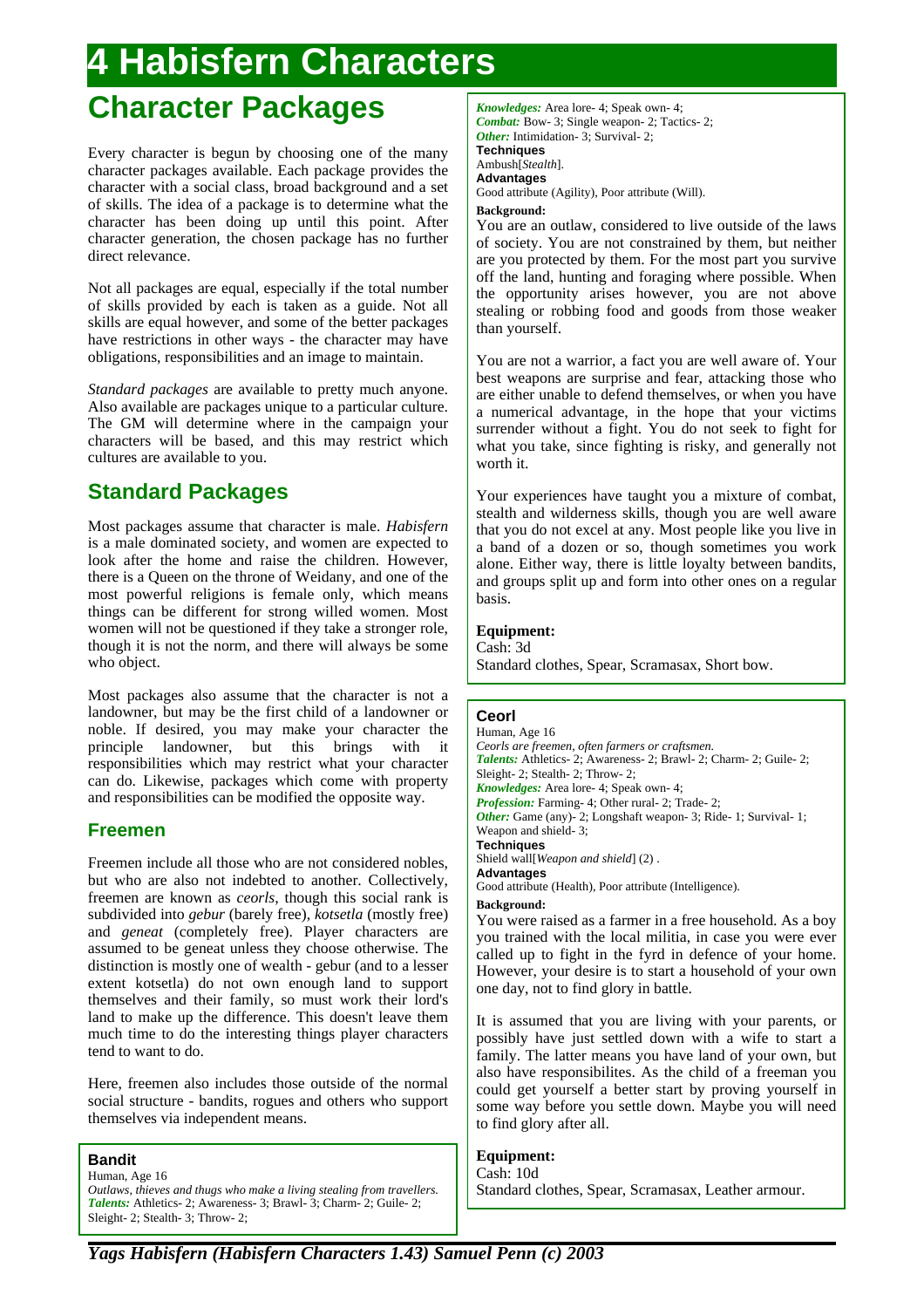## **Cunning folk**

*Cunning folk are repositories of knowledge about the natural and supernatural world.*

*Talents:* Athletics- 2; Awareness- 3; Brawl- 2; Charm- 3; Guile- 4; Sleight- 2: Stealth- 2: Throw- 2:

*Knowledges:* Area lore- 4; Astrology- 2; Faerie lore- 2; First aid- 3; Herb

lore- 4; Legend lore- 2; Speak own- 4; *Other:* Intimidation- 2; Survival- 2;

**Advantages**

Good attribute (Intelligence), Poor attribute (Strength), Second sight (5). **Background:**

You are a young woman who has been granted the gift of *sight*, able to see the strangeness of the Other World. Since many consider you to be unlucky, you have been given to the local witch for training in the arts of healing, magic and folk lore. You are supported by the donations of villagers who seek medicine and advice.

The most important thing you have learnt is to always appear to know more than those who come seeking aid. Know what they will ask before they do, but never give more information than you need to.

## **Free woman**

Female Human, Age 16

*A free woman, either single or married.*

*Talents:* Athletics- 2; Awareness- 3; Brawl- 2; Charm- 4; Guile- 3; Sleight- 2; Stealth- 2; Throw- 2;

*Knowledges:* Area lore- 4; Speak own- 4;

*Profession:* Administration- 2; Farming- 2; Handicraft- 3; Trade- 3; *Other:* Etiquette- 1; First aid- 2; Herb lore- 1;

**Advantages**

Good attribute (Intelligence), Poor attribute (Strength), Literate (3) . **Background:**

You are a free woman who has been brought up with the expectation of being able to manage your, or your husband's, household. You are expected to be able to look after financies and administer the business side of things, whilst still having time to raise children.

Though most women will manage things for their husband, some do set up on their own - at least for a while - even if only to put themselves in a better position when negotiating a marriage.

**Equipment:** Cash: 10d Standard clothes.

## **Man-at-arms**

Human, Age 16 *The man-at-arms is a foot soldier in the employ of his lord. Talents:* Athletics- 2; Awareness- 2; Brawl- 3; Charm- 2; Guile- 2; Sleight- 2; Stealth- 2; Throw- 3; *Knowledges:* Area lore- 4; Speak Rornic- 4; *Profession:* Farming- 2; *Combat:* Second melee skill- 3; Tactics- 1; Weapon and shield- 4; **Techniques** Combat reflexes[*Melee*] (2) , Shield wall[*Weapon and shield*] (2) . **Advantages** Good attribute (Strength), Poor attribute (Empathy). **Background:** You are a freeman who has given up a life of farming to spend it instead fighting full time for your lord. You have been provided with basic weapons and armour, and are expected to be available for the defence of your lord's land at any time.

When times are quiet, you may help out in the fields, or even sell your skill at arms to others, though you do not consider yourself a full time mercenary. Working as a caravan guard for local freemen, guard duty and patrol are the most excitement you normally see.

## **Equipment:**

Cash: 5d

Standard clothes, Mail shirt, Broadsword, Spear, Soft leather armour, Metal helm.

#### **Merchant** Human, Age 16

*The merchant is a freeman who makes his living moving goods from one place to another.*

*Talents:* Athletics- 2; Awareness- 2; Brawl- 2; Charm- 3; Guile- 4; Sleight- 2; Stealth- 2; Throw- 2;

*Knowledges:* Area lore- 4; Speak Own- 4;

*Profession:* Teamster- 3; Trade- 4;

*Other:* Administration- 1; Etiquette- 2; Ride- 2; Single weapon- 2; **Advantages**

Good attribute (Intelligence), Poor attribute (Agility).

### **Background:**

You are a travelling merchant, making money by moving goods from where they are cheap to where they are expensive. You do not particularly care about the type of goods, only that they bring a profit.

You have a wagon and horse, and though you have some training with a sword, you prefer to hire guards if you think there may be trouble. Your success relies on you having good contacts, and knowing the markets.

#### **Equipment:** Cash: 30d

Good clothes, Wagon, Draft horse, Short sword.

## **Rogue**

Human, Age 16 *A conman and thief. Talents:* Athletics- 2; Awareness- 2; Brawl- 2; Charm- 3; Guile- 4; Sleight- 3; Stealth- 3; Throw- 2; *Knowledges:* Area lore- 4; Speak Own- 4; *Rogue:* Etiquette- 1; Gambling- 4; Streetwise- 3; *Other:* Trade- 2; **Techniques** Disguise[*Guile*]. **Advantages** Good attribute (Intelligence), Poor attribute (Health). **Background:** You make your living by being smarter than everyone else. Wit and charm are the tools of your trade, cheating people

out of their money so that you can live as you please. It's their fault for being stupid enough to believe your lies.

If the opportunity presents itself, then you're not above a bit of burglarly or robbery either. Basically anything which enables you to make a profit and get away before anyone notices without you having to do too much work.

You try to look and act respectable, either posing as a travelling merchant, priest or noble. When the time calls for it however, you can just as easily be a vagabound or simpleton, the sort other people will try to cheat, and in so doing, open themselves up to being cheated themselves.

**Equipment:** Cash: 5d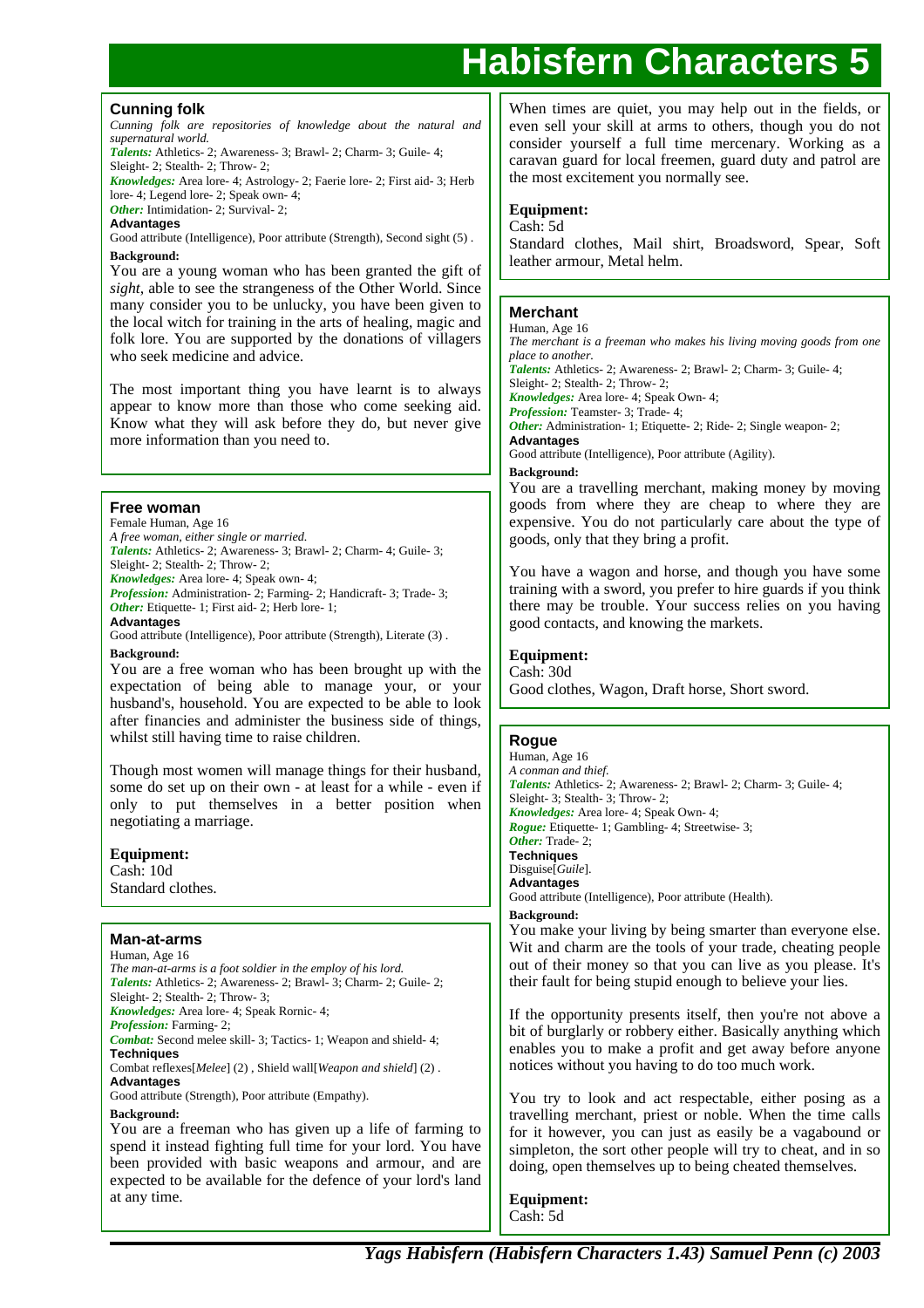Good clothes, Set of dice, Knife.

## **Vagabond**

Human, Age 16 *A traveller without a proper home. Talents:* Athletics- 2; Awareness- 3; Brawl- 3; Charm- 2; Guile- 3; Sleight- 4; Stealth- 3; Throw- 2; *Knowledges:* Area lore- 4; Speak Own- 4; *Rogue:* Gambling- 3; Streetwise- 2; *Other:* Longshaft weapon- 2; Survival- 3; **Advantages**

Good attribute (Perception), Poor attribute (Health).

### **Background:**

Once, either you or your family was considered to be a free farmer, with land and responsibilities. Things became hard however, and you lost everything. Rather than giving up your freedom, you left to wander the land, begging, stealing or even working for food.

Whether you live by crime or not, many other vagabounds do, and so you will be mistrusted and disliked. However, where you can be used as cheap labor, you will be welcomed - at least until the time when you ask for payment.

You are not quite an outlaw, though in practise your position in society is very similar. Few will care if you turn up dead, and nobody will avenge you. You will be treated worse than a slave, but at the end of the day you have your freedom.

**Equipment:** Cash: 1d Poor clothes, Quarterstaff.

## **Woodsman**

Human, Age 16 *A woodsman looks after their lord's hunting lands Talents:* Athletics- 2; Awareness- 2; Brawl- 2; Charm- 2; Guile- 2; Sleight- 2; Stealth- 3; Throw- 2; *Knowledges:* Area lore- 4; Speak Own- 4; *Profession:* Copicing- 4; Farming- 1; Hunting- 2; *Other:* Bow- 4; Single weapon- 2; Survival- 3; **Advantages** Good attribute (Perception), Poor attribute (Empathy).

## **Background:**

You have been appointed to take care of your lord's hunting lands and orchards. It is your job to manage the production of timber, ensure people do not hunt game without permission, and keep a look out for outlaws and banditry.

Many woodsmen will live in the woods, enjoying the solitude and freedom it brings. Because of your skills at woodcraft you may be called in to serve in the fyrd as a scout or skirmisher in times of battle.

## **Equipment:**

Cash: 5d Standard outdoor clothes, Short bow, Spear, Knife, Trapping gear.

## **Nobility**

The nobility given here are the lowest ranks of those who would consider themselves noble. Nobility does not guarantee wealth, but it does guarantee responsibility - at

least in theory, if not practise. A noble either owns a significant amount of land, or is part of a family that does. That land requires someone to look after it, and if the PC is unable to do so (because troll hunting is considered to be more fun), then they may loose it.

These noble ranks are not heraditory, and if ownership of the land is lost, then so is the title of noble.

## **Courtier**

*A typical noble's son who has no wish to take up warfare but seeks a more relaxed life.*

*Talents:* Athletics- 2; Awareness- 2; Brawl- 2; Charm- 3; Guile- 3; Sleight- 2; Stealth- 2; Throw- 2;

*Knowledges:* Area lore- 4; Heraldry- 3; Speak own- 4; *Other:* Administration- 3; Etiquette- 4; Politics- 4; Ride- 2; Single

#### weapon- 2; **Advantages**

Good attribute (Empathy), Poor attribute (Agility), Literate.

**Background:**

You are a courtier, a noble who spends their time involving themselves in politics, law or running an estate. You have little interest in martial things, preferring to leave that to others. You seek a life of riches and comfort, though that is never guaranteed.

## **Equipment:**

Cash: 15d Good clothes, Dagger.

## **Lady**

*A Lady is the wife or daughter of a nobleman. Talents:* Athletics- 2; Awareness- 3; Brawl- 2; Charm- 4; Guile- 3; Sleight- 2; Stealth- 2; Throw- 2; *Knowledges:* Area lore- 4; Heraldry- 2; Law- 1; Speak own- 4; *Profession:* Administration- 3; Handicraft- 3; Other: Etiquette- 4; Perform- 2; Politics- 2; Ride- 2; **Advantages** Good attribute (Intelligence), Good attribute (Empathy), Poor attribute (Strength), Poor attribute (Agility). **Background:** You are a lady of noble family, either running your own manor or being closely related (daughter, sister or wife) to someone who does. As a woman, even if you are not the lord yourself, you are expected to be able to run his estates when he is away, entertain guests and ensure the smooth running of the household. Most women manage the financial side of the house.

If you are head of the household yourself, then you are not the only woman to take on such a task, though there are few of you. You will be expected to take a husband at some point and provide children, however a competent woman will rarely be pressured into this. Inheritence of land is generally to the most suitable, not to the descendents of the current landowner.

As a noble lady, you have been trained at intrigue and politics, social etiquette, commerce and administration.

## **Mercenary**

*A warrior working for money rather than loyalty. Talents:* Athletics- 2; Awareness- 2; Brawl- 4; Charm- 2; Guile- 2; Sleight- 2; Stealth- 2; Throw- 3; *Knowledges:* Area lore- 4; Heraldry- 1; Speak own- 4; *Other:* Etiquette- 1; Ride- 2; Survival- 2; *Combat:* Bow- 2; Great weapon- 2; Longshaft weapon- 2; Single

*Yags Habisfern (Habisfern Characters 1.43) Samuel Penn (c) 2003*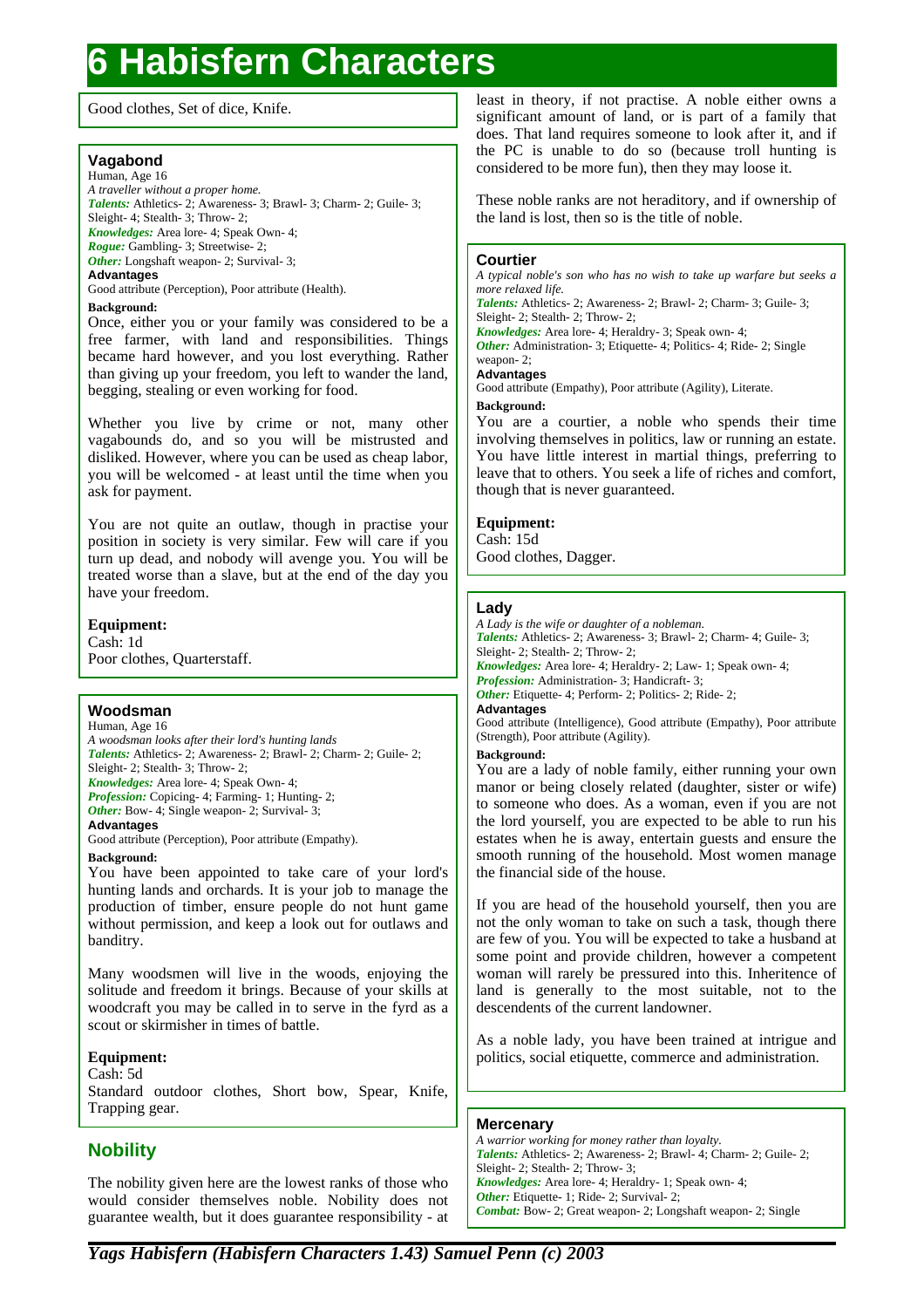weapon- 2; Tactics- 2; Weapon and shield- 4; **Advantages**

Good attribute (Dexterity), Poor attribute (Will), Valorous.

### **Background:**

You sell your sword for payment. In good times this may be silver and gold, in bad times it may just be a roof over your head and food in your belly. You may have been the child of a noble who would rather fight for pay than glory, or maybe you were a freeman or vagabound who taught himself to fight, and got a lucky break.

## **Equipment:**

Cash: 5d

Broadsword, Mail hauberk, Soft leather trousers, Soft leather jacket, Metal helm, Riding horse.

## **Thegn**

Human, Age 21

*A ruler of a manorial village. Talents:* Athletics- 2; Awareness- 2; Brawl- 2; Charm- 2; Guile- 2;

Sleight- 2; Stealth- 2; Throw- 2;

*Knowledges:* Area lore- 4; Law- 2; Speak own- 4;

*Profession:* Administration- 2; Etiquette- 2; Politics- 2;

*Other:* Hunting- 2; Ride- 2; Second melee skill- 4; Tactics- 2; Weapon and shield- 4;

### **Techniques**

Combat reflexes[*Melee*] (2) , Shield wall[*Weapon and shield*] (2) . **Advantages**

Good attribute (Strength, Poor attribute (Perception), Valorous.

## **Background:**

You are the lord of a small village, or at least the son destined to inherit your father's estate. Your status provides you with many benefits, but you are expected to have knowledge of both warcraft and statecraft. By far the majority of thegns are male, but legally there is nothing preventing a woman from taking the title.

As a child of a thegn, you have far more freedom, though less power. As an actual thegn, you have more power, but also greater responsibility, and leaving your estate for great lengths of time may cause it to be taken from you.

## **Equipment:**

Cash: 40d

Broadsword, Mail hauberk, Soft leather trousers, Soft leather jacket, Metal helm, Riding horse.

## **Warrior**

*A noble warrior dedicated to the art of war. Talents:* Athletics- 2; Awareness- 2; Brawl- 3; Charm- 2; Guile- 2; Sleight- 2; Stealth- 2; Throw- 4; *Knowledges:* Area lore- 4; Heraldry- 2; Speak own- 4; Other: Ride-2; *Combat:* Second weapon skill- 3; Tactics- 2; Third weapon skill- 2; Weapon and shield- 4; **Techniques** Combat reflexes[*Melee*] (2) , Shield wall[*Weapon and shield*] (2) . **Advantages** Good attribute (Strength), Poor attribute (Will), Valorous. **Background:** As a warrior you are of a similar social class as to a *thegn*, however you do not have the burdens of responsibility which come with running a manor. You have dedicated yourself to learning the arts of combat, and serve as a warrior for your lord.

**Equipment:**

Primary weapon, Mail hauberk, Soft leather trousers, Soft leather jacket, Metal helm, Riding horse.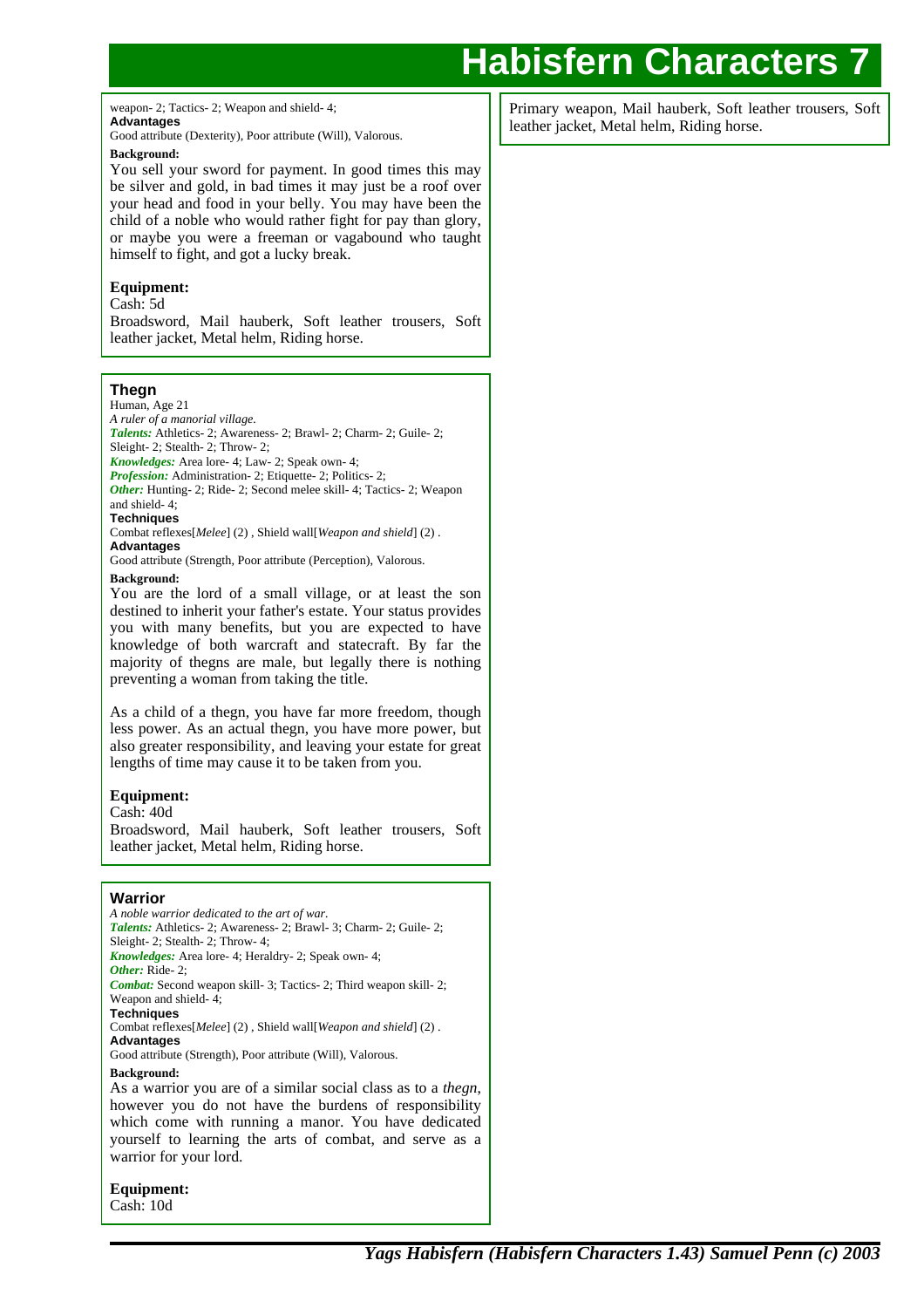## **Advantages and Disadvantages**

A character may be fleshed out with special abilities known as *advantages*. They may also take *disadvantages* which are detrimental to the character. Only a certain number of points can be spent on advantages, some of which may already have been spent on raising attributes.

A typical character will have 10 points to spend.

It is suggested that a character not have more than 10 points of disadvantages. Disadvantages count as negative points and offset advantages, attributes and skills that have been bought.

## **Heroic Characters**

If the GM wishes, characters may begin with access to a greater or fewer number of advantages than the suggested default. For more heroic characters, it may be desired to start with more advantages for free. These free advantages can be spent without needing to purchase matching disadvantages.

The following table gives some guidelines, showing the number of free advantages, and the maximum number of disadvantages that can be bought. A Hero for example gets 5 free advantages, plus can get another 10 by taking 10 disadvantages.

| Commoner. Most people will be fairly average, so<br>will have few advantages or disadvantages.                                                                                                                                                | 0/5   |
|-----------------------------------------------------------------------------------------------------------------------------------------------------------------------------------------------------------------------------------------------|-------|
| Adventurer. The suggested average for PCs, you will<br>be able to choose more options in order to be more<br>interesting, though you don't get any free<br>advantages.                                                                        | 0/10  |
| Hero. As a Hero, you get 5 free advantages to spend.<br>A common use of this is to raise the good attribute<br>you get as part of your package to be exceptional.                                                                             | 5/10  |
| Legend. You can be considerably above average<br>without having to take any disadvantages. It's<br>probably more interesting to take the disadvantages<br>and extra advantages that go with them however in<br>order to be truly exceptional. | 10/10 |
| <b>Traits</b>                                                                                                                                                                                                                                 |       |

*Traits* are a measure of a character's personality or mental well being. They are all considered to be zero unless they are bought with advantages or disadvantages. All traits range in value from zero to five.

Traits may come into play during times of stress, when the actions of a character are dictated by the roll of a die rather than the wishes of the player. The player may wish their character to stand fast against a charging ogre, however a fear check may result in the character turning and running instead.

Traits which help a player keep control of their character in such situations are considered to be advantages. Those which cause the character to act on their instincts instead are considered disadvantages. However, society in Habisfern considers the suppression of emotion to be a bad thing, especially when taken to the extreme. Those that refuse to act through logic rather than out of passion are considered tools of the Ice, which is the enemy of passion and lust.

## **Valour and Cowardice**

*Valour* is a measure of how brave and heroic a person is, whilst *Cowardice* represents a fearful, timid person who flees from danger. When a fear, horror or morale check is called for, then *Valour* adds to the character's Will, and *Cowardice* subtracts from it.

A valorous character will gain a reputation of being brave, heroic and possibly foolhardy. A cowardly character will be known to run at the first sign of trouble.

| Valour | Attitude                                                                                                                                          |
|--------|---------------------------------------------------------------------------------------------------------------------------------------------------|
|        | You are braver than then average person, and though<br>you won't actively seek out danger, you will take the<br>leed when no-one else is willing. |
|        | You are used to danger, and though you are still<br>careful you don't often show fear. Only serious<br>danger will make you think twice.          |
|        | You are heedless of danger.                                                                                                                       |
|        | $\mathbf{A}$ . The state of $\mathbf{A}$ is a state of $\mathbf{A}$                                                                               |

## **Lust and Chastity**

A character with a high *Lust* enjoys, and is tempted by, the pleasures of the flesh. The gods of chaos look on Lust as a good thing, holding it in high regard, for it is the enemy of the Ice. A character *Chastity* has little interest in sexual pleasure, and is able to resist temptation with relative ease.

Those with *Lust* suffer a penalty to their Will when resisting such temptation equal to the level of their trait, and those with *Chastity* gain a bonus to Will.

## **Ferocity and Restraint**

A person with the *Ferocity* trait is easily angered, and prone to use violence to solve problems. Someone who has *Restraint* will tend to ignore insults, and when violence i used it will be in a measured and controlled way.

## **Indulgence and Temperance**

A person with a trait of *Indulgence* enjoys indulging in food and alcohol, often to excess. A person with *Temperance* on the other hand, has little fondness of such things and finds such temptations easy to resist.

## **Luck and Cursed**

Lucky characters have a *Luck* trait which is rarely used for Will checks, however the GM may sometimes make a luck roll for the character or group, in which any Luck traits will play a part.

A *Cursed* character has been abandoned by Fate. Chance will rarely favour the character, and whenever a luck roll is made, then their *Cursed* trait acts as a penalty.

## **Ego and Submissive**

*Ego* is a measure of a character's sense of personal importance. A character with a high *Ego* is strong willed and difficult to sway with talk or magic. Their trait adds to their Will when resisting both magical and non-magical attempts at persuasion or mind control.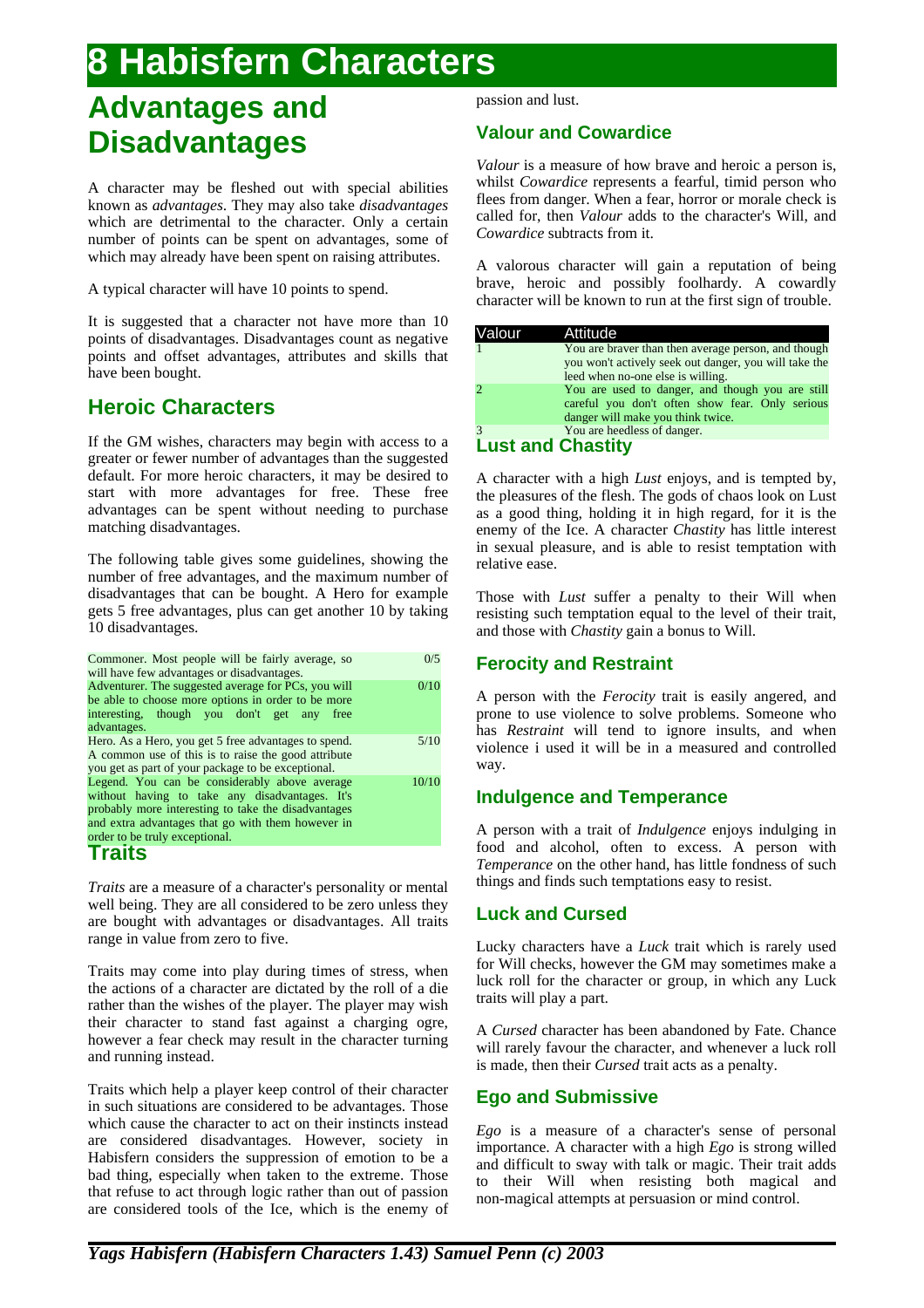However, Ego does make a character hard to get on with.

## **List of Advantages**

## **Common Advantages**

## **Allies (+3):**

You are allied with a small group of people who will sometimes aid you when asked. The smaller the group, the more likely they are to aid you. Aid may be in the form of information, or direct physical involvement.

## **Ambidexterity (+1):**

You suffer no penalty for performing actions with your off hand.

## **Animal empathy (+1):**

You have a natural ability to get on well with animals. All animals react well to you, and have their reaction shifted to one better category.

## **Charisma (+3):**

You are good at getting on with people, and gain  $a +1$ bonus to *Empathy* when trying to befriend or persuade a person.

## **Contacts (+1):**

You have friends in powerful places, who may do you favours on occasion. They will rarely intercede directly on your behalf, but they may provide information, or introductions.

Choose a group of people to have the contacts in. It may be the underworld, a noble house, a city, a profession.

## **Divination (+5):**

You have the ability to fortell the future. By comparing the outcome of some random event (often the casting of runes, or the flight of birds), you can determine whether some action will lead to good or ill. A prediction takes about an hour to organise, carry out and interpret.

A basic *Intelligence* check is made. On a roll of 20+, you can have an idea as to whether some adventure is to be good, bad or neutral. On a 30+, you can get a rough feel as to why.

There are a number of skills which allow you to make use of this advantage to a greater degree of accuracy.

## **Dreaming (+3):**

The character has dreams of their future. When a major branch point in the character's life is coming close, the character may start having dreams about it, showing one or more possible futures.

The character has little control over what is dreamt about. The dreams give hints about the future, but the future shown can always be changed, though it may not be clear whether the witnessed future is one which will happen if the character does nothing, or the one that will happen if they try to change things.

## **Ego (+1, +3, +5):**

Some people may consider you arrogant, but you know that it's only because they are jealous of your importance. You have a very strong sense of your own identity, and sometimes others find it hard to get along with you. This makes it difficult for others to change your mind, either through argument or magic.

You gain an Ego trait equal to  $+1$  (1 point),  $+2$  (3 points) or  $+3$  (5 points), which adds to your will whenever resisting mind affecting magic, or persuasion attempts by others. You may sometimes suffer a penalty to empathy when you need to pretend that someone else is more important than you.

## **Eidetic memory (+3):**

You are very good at remembering things. The target difficulty for trying to remember something you have seen or heard is halved.

## **Experienced (+3):**

You have led an eventful life up until this point, and have more experience than others your age. You may start with an extra 10 experience points which may be spent on *skills* and *techniques*. You may only take this advantage once.

## **Favoured by Fate (+3):**

## *Cannot take: Unlucky.*

Sometimes, when luck seems to turn against you Fate will intervene and possibly save you. Once per game session you may re-roll a single roll that you make. You may take whichever of the results you wish.

## **Fit (+1):**

*Cannot take: Unfit.* You have one more fatigue level than you would normally have from your *Health*.

## **Good looking (+1):**

*Cannot take: Ugly.*

You are exceptionally beautiful, and gain  $a + 1$  bonus to your *Empathy* when trying to charm or persuade somebody who may be sexually attracted to you. Being beautiful also makes you easier to recognise.

## **Graceful (+1):**

*Cannot take: Clumsy.*

You are graceful in your movements. Whenever you are trying to impress people with athletic feats, then upon a success you gain an extra level of success that goes towards making you look good. This covers dancing, gymnastics or even sword play. This has no effect on the practical outcome.

## **Heavily built (+1):**

*Prerequisites: Strength 4. Cannot take: Small.*

You are heavily built, being tougher and broader than normal. You get one extra level of *stun*, plus a +1 bonus to *Strength* for purposes of resisting knockdown, or being tripped.

## **Iron constitution (+1):**

You have a particularly hardy consitition, and gain  $+2$  to your *Health* to resist all forms of poison, disease and other forms of illness.

## **Keen hearing (+1):**

*Cannot take: Poor hearing.*

You have exceptional hearing, and gain  $a + 2$  bonus to your *Perception* when making hearing checks. When fighting in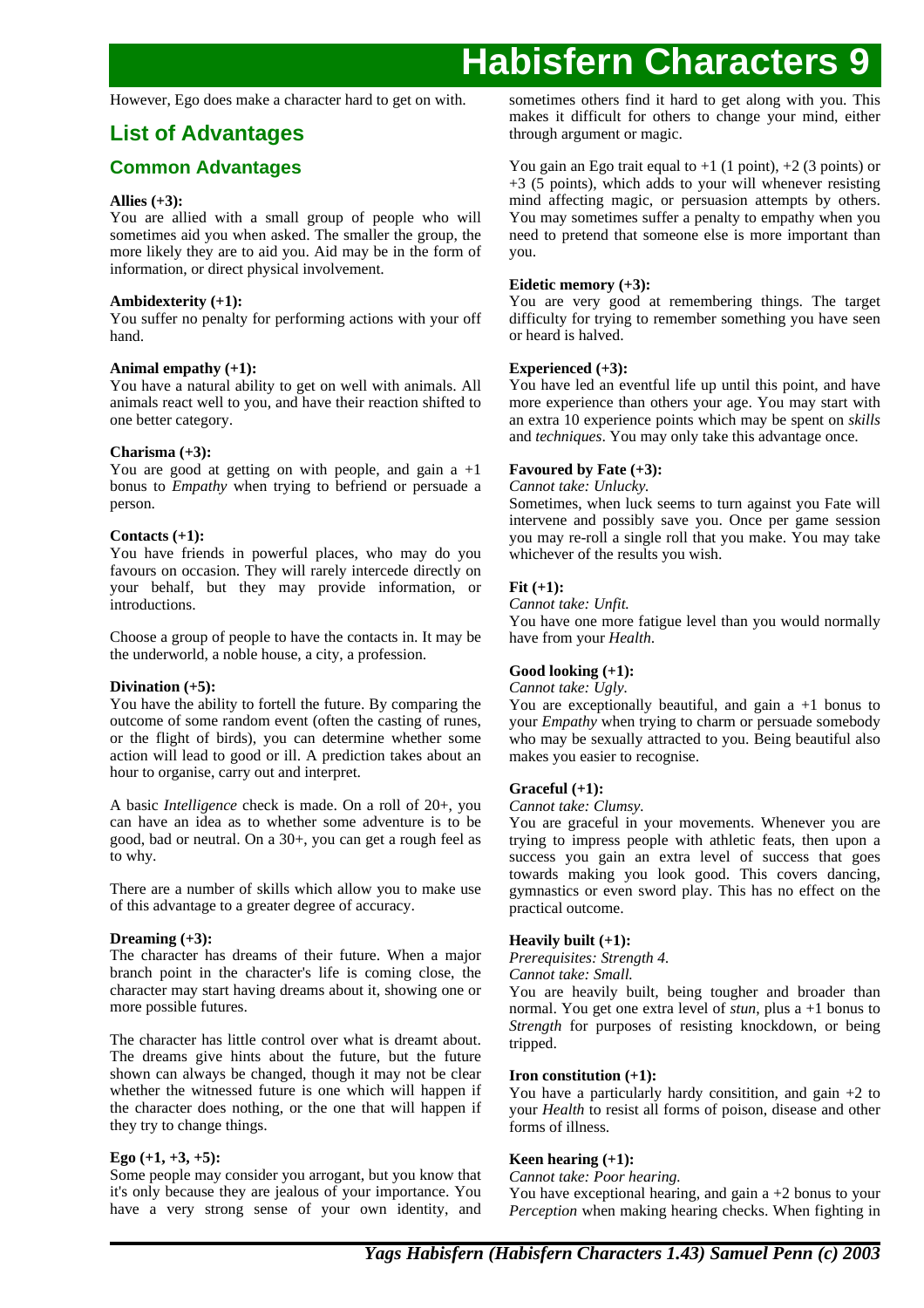total darkness in close combat, your *Perception* has a minimum of 1.

## **Keen vision (+1):**

## *Cannot take: Poor vision, Missing eye.*

You have exceptional vision, and gain  $a + 2$  bonus to your *Perception* when making vision checks. It does not grant a bonus for ranged attacks.

## **Large (+1):**

*Prerequisites: Strength 4. Cannot take: Small.*

You are very large, being both tall and heavily built. You have a bonus of +1 to your *Size* (raising it to 6 for humans), which provides you with an extra level of wounds and stuns. You also have extra reach, and any reach 0 melee attacks are instead considered reach 1. You may not have a *Strength* below 4.

## **Linguist (+1):**

You have knowledge of other languages. You may start with another language at 4. You may take this advantage as many times as you want, each time with a different language.

## **Literate (+1):**

You may read and write any language you begin with. You may take a scribe skill in a language equal to your speak for that language for free. Languages gained during play are not affected. At the GM's option, this may not apply to some languages (especially those which have no known written form).

In a campaign where literacy is common, this advantage is had by everyone for free, unless *illiterate* is taken.

## **Luck (+1, +3, +5):**

You are lucky.

## **Musical talent (+1):**

*Cannot take: Can't sing.*

You have a natural talent with music, and gain  $a +2$ bonus to *Empathy* or *Intelligence* when playing a musical instrument, or composing for one.

## **Need little sleep (+1):**

## *Cannot take: Heavy sleeper.*

You don't need as much sleep as other people. You recover fatigue twice as quickly when sleeping, and only need 4 hours sleep to count as having a full night's rest.

## **Night vision (+1):**

You have particularly good night vision. Except in total darkness, any penalties to your *Perception* are halved (round down) when either making vision checks, or when your *Perception* is used to cap other attributes.

## **Owed a favour (+1):**

You are owed a favour by a powerful and influential person. They will not be willing to risk their life and reputation for you, but they will provide aid and influence - once.

## **Reflexes (+1):**

You have a +1 bonus to *Agility* for purposes of initiative. See the combat rules for a description of how initiative works.

## **Reserves of strength (+1):**

*Cannot take: Poor attribute (Strength).*

You may tap into reserves of strength at any time, allowing to to perform feats not normally possible. At any time, you may have +1 or +2 to your *Strength* for a single roll, though you gain one point of fatigue per point of bonus for doing so.

## **Rich (+5):**

*Cannot take: Poor, Wealthy, Very rich.*

You are rich, to the point that you could comfortably live the rest of your life without needing any income, though you'd probably have to live carefully. You have very good property, excellent clothes and equipment and plenty of savings.

In a modern setting, your total net worth is several tens of millions of pounds, and you will have a reasonable income from investments.

In a low technology setting, you will have a large estate, many servants, horses and fine and exotic equipment and furnishings. You probably support a few warriors as well.

## **Second sight (+3):**

The character can see the Otherworld, or at least those parts of it which are close to the middle world. Spirits, hauntings and echos of the past are more readily visible to characters with *second sight*. However, the power is not controllable, and the character will not always know whether what they see is real, or part of something unreal.

Characters with such abilities were probably marked out from an early age as being *different*, either for good or ill. They will undoubtably have a reputation of some sort, and will have had greater than normal contact with those also considered strange - wizards and priests.

## **Sexy (+3):**

As well as being *good looking*, the way in which you walk, talk and dress comes across as very sexy to anyone who would be sexually attracted to you. Others will tend to flirt with you given a chance, and you may gain +2 to *Empathy* in such situations.

## **Valorous (+1, +3, +5):**

*Cannot take: Cowardice.*

You are exceptionally brave and heroic, or possibly just foolhardy. At any rate, you start with the **Valour** trait at a level of 1 (for 1 point), 2 (3 points) or 3 (5 points). This trait adds to your Will when making a fear, horror or morale check. It may also give a bonus when trying to inspire heroism in others.

You may not take the *Cowardice* disadvantage if you have taken *Valorous*.

## **Very rich (+10):**

*Cannot take: Poor, Wealthy, Rich.*

You are very rich, one of the richest people in the land. In a modern setting, you have a net worth in the low billions and probably have many complex business interests, several mansions, yachts and plenty of friends in high places.

**Voice (+3):**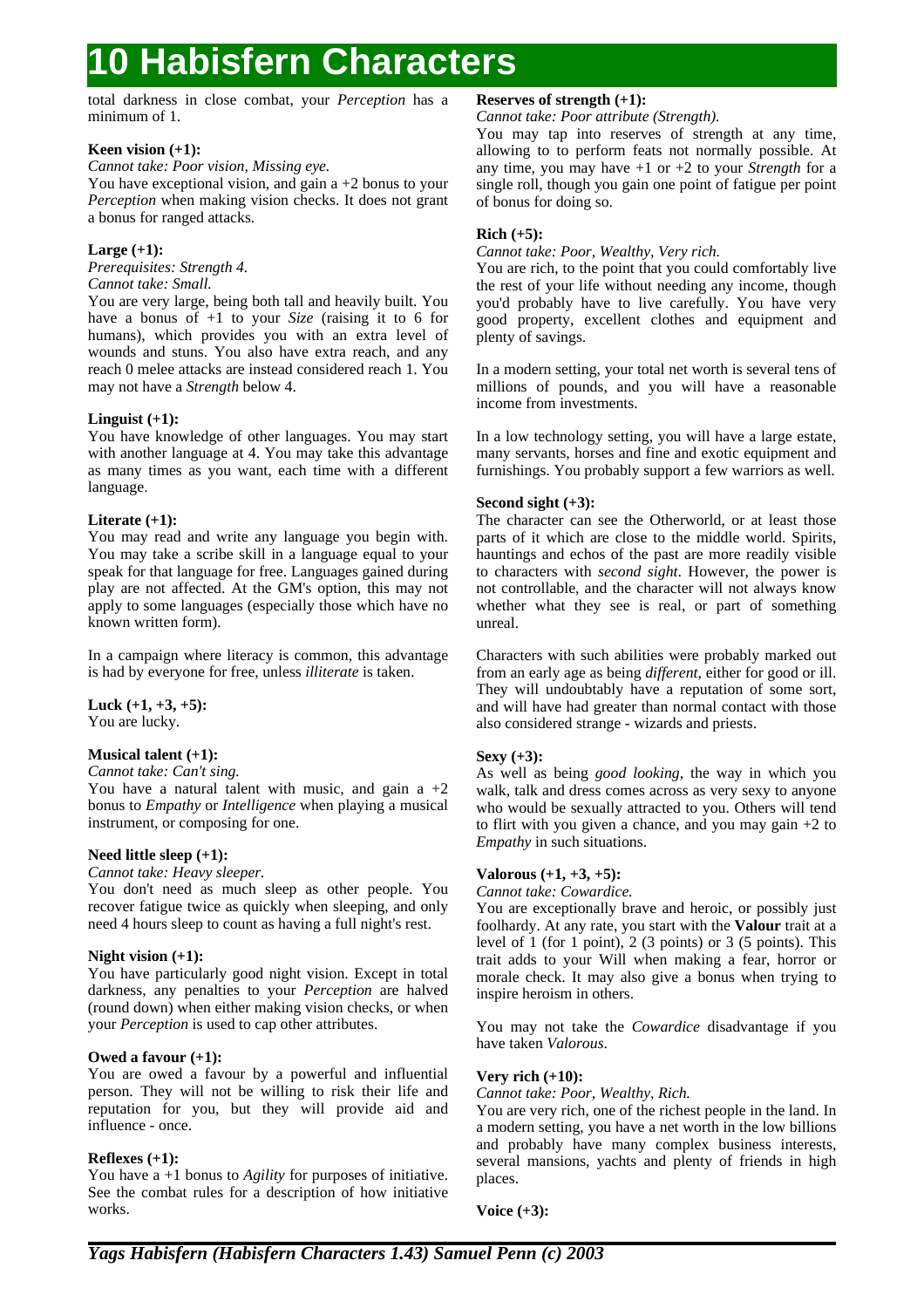You have a clear and pleasant voice, and gain  $a + 1$  bonus to *Empathy* when singing, orating or otherwise entertaining with the sound of your voice. This does not stack with *Beautiful*.

## **Wealthy (+3):**

#### *Cannot take: Poor, Rich, Very rich.*

You are wealthy, and obviously so. What you own is of good quality, and you have significantly more starting money available to you (about five to ten times). You probably also own good property, and have no debts.

You cannot afford to just go out and buy anything, and you need an income to support your lifestyle. In a modern setting, you have a total worth of around a million pounds (including house, cars and savings). In a medieval setting, you will own a prosperous farm with healthy animals and a few servants and family members who help you manage the farm.

## **Wyrd (+3):**

At birth, an omen was seen, or a prophecy made about the character which will lead them into darkness, and cause pain and suffering for those around the character.

This is an advantage however, since fate will try and ensure that the prophecy does come to pass. It is not guaranteed, but if something should happen to the character that would otherwise cut their life short, fate will try and arrange things otherwise, though often in a way the character would not like.

## **Common Disadvantages**

### **Bloodlust (-1, -3, -5):**

You have an uncontrolled temper. You have a *Ferocity* of  $+1$ ,  $+2$  or  $+3$  depending on the level of this disadvantage.

## **Cowardice (-1, -3, -5):**

## *Cannot take: Valorous.*

You are a craven coward who runs at the first sign of trouble. You may consider yourself to be pragmatic, though your friends probably think otherwise when you desert them. You have a trait of **Cowardice**, at a level of 1 (for 1 point), 2 (3 points) or 3 (5 points). Whenever you make a fear, horror or morale check, your will is reduced by the level of your trait.

You may not take the *Valorous* advantage if you have taken *Cowardice*.

### **Criminal (-1, -3):**

You have performed criminal acts in the past, and have been caught and punished for it. Depending on the setting, you have a reputation, criminal record or disfigurment resulting from this. People who recognise you for what you are will probably react badly to you.

The lower cost of this disdavantage is for petty crimes, such as small time theft. The higher cost disadvantage may include murder or other crimes.

## **Dark secret (-1):**

You have a secret in your past which would cause serious problems for you if it were found out. It may be a crime that you have committed, or a secret of your ancestry which you do not want others to know. Revealing the secret to the public would make your life very difficult.

### **Enemy (-1):**

You have made (or inherited) enemies in the past, and they still have a grudge against you. Choose a single group or organisation as a long term enemy. The larger and more powerful the group, the less likely they are to send someone after you.

## **Favours (-1):**

You owe favours to a single person who will call them in at some point. Repaying the favours should not be a great hardship, but will create you an enemy (and maybe give you a bad reputation) if you fail to honour your debt.

## **Major vow (-3):**

Everybody makes a vow of some sort, a few people will take a vow before the gods and dedicate their to keeping to it. You are one of these people. Choose a vow and a god, as well as a reason for having made the vow. If you ever break it, then you will suffer bad luck in your future endeavours (-5 to all luck checks) until you seek amends.

A *major vow* will either affect you much of the time, or is a great inconvenience. A vow to always offer to spare a foe (and to honour it), to never sleep under the same roof twice, to always honour an agreement.

## **Minor vow (-1):**

Everybody makes a vow of some sort, a few people will take a vow before the gods and dedicate their to keeping to it. You are one of these people. Choose a vow and a god, as well as a reason for having made the vow. If you ever break it, then you will suffer bad luck in your future endeavours (-5 to all luck checks) until you seek amends.

A *minor vow* does not come up that often, or is not a great inconvenience (for the player, rather than the character). It includes such things as a vow of chastity, a vow to always share your meal, or never to wear red.

### **Poor (-3):**

## *Cannot take: Wealthy, Rich, Very rich.*

You start the game poor. What you own will be of low quality, worn and probably second hand. You will have little or no spare cash initially, and in a modern setting you will probably be seriously in debt.

## **Bryteland**

## **Brytish**

### **Berserker (5):**

You are a *Berserker*, one of an elite few in Brytish society who has been touched by the madness of the god Voltan. Your life may be short, but many long stories will undoubtably be told about it. Berserkers are born, not made, so this advantage cannot be taken after character creation.

When in combat, you may choose to go berserk. This is automatic, and no roll is required. Whilst berserk, you may only ever use the aggressive stance, and may only make a single defence. You must also only attack your nearest foe, unless there is a clear route to a hero or leader worthy of your bloodlust.

You gain a bonus to certain rolls and checks equal to your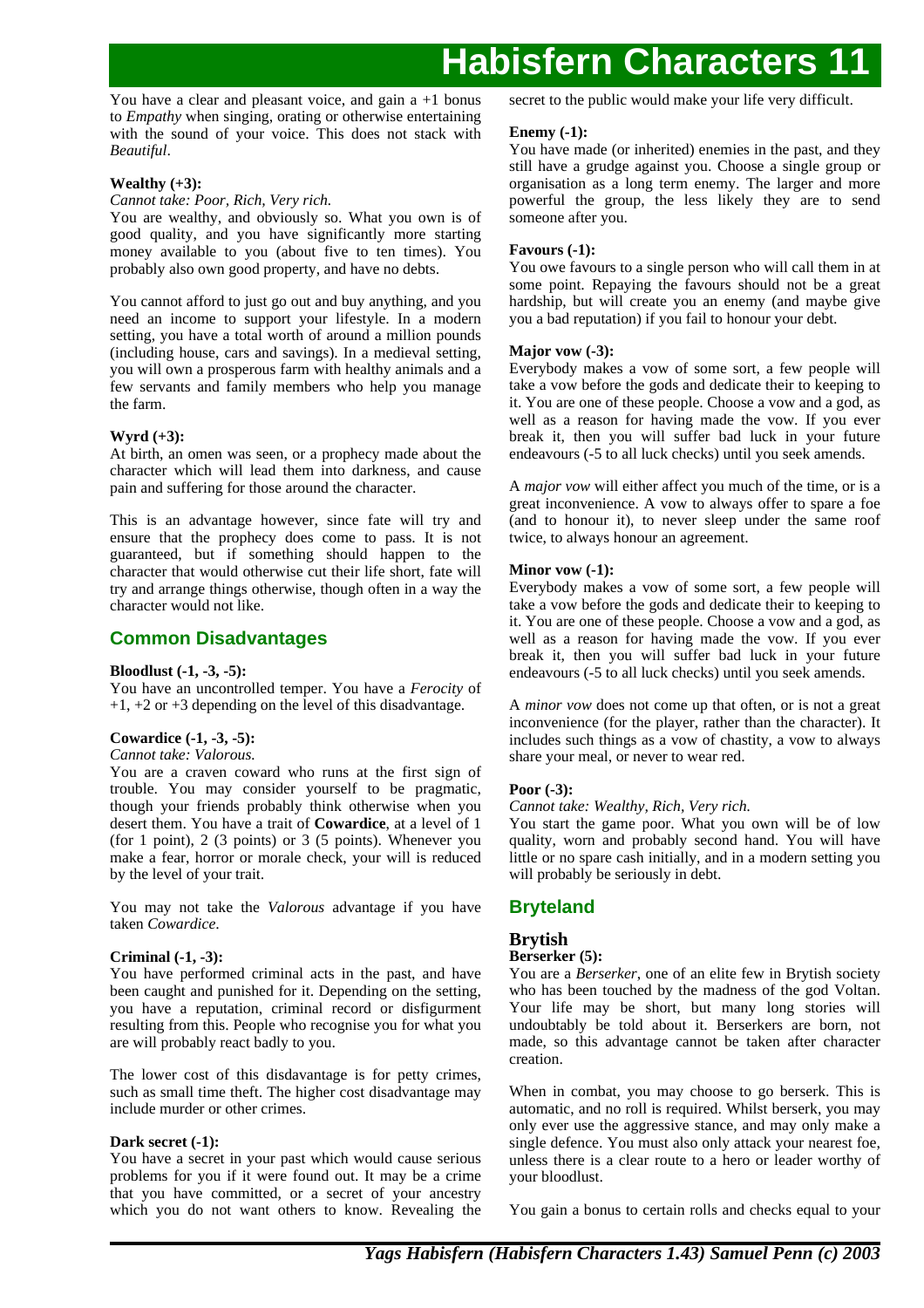*Brawl* score. What this bonus applies to depends on the total of your Valour and Ferocity traits, plus the lowest of Lust and Gluttony. All bonuses are cumulative.

| Total     | Bonus to                                           |
|-----------|----------------------------------------------------|
| 3 or less | No bonuses.                                        |
| $4 - 5$   | Fear and health checks. Reduce all wound, stun and |
|           | fatigue penalties by one level.                    |
| $6 - 7$   | Initiative and attack. Reduce penalties by three   |
|           | levels.                                            |
| $8-9$     | Damage rolls. Ignore all wound, stun and fatigue   |
|           | penalties.                                         |
| $10+$     | All skill checks. Ignore unconsciousness results.  |

In order to leave the berserk state, a will check is required (modified by ferocity) at the following difficulties.

| <b>Target</b> | Circumstances                                                                                                                                                                           |
|---------------|-----------------------------------------------------------------------------------------------------------------------------------------------------------------------------------------|
| 10            | No one in sight.                                                                                                                                                                        |
| 15            | No enemies.                                                                                                                                                                             |
| 20            | Good reason. The battle is almost over, and there is<br>a very good reason to leave the fight (such as<br>needing to save someone important, or an important<br>mission to accomplish). |
| 25            | Moderate reason. Either the battle is almost over or<br>there is a good reason.                                                                                                         |
| 30            |                                                                                                                                                                                         |

## **Fearless (1):**

You are a fearless, descended from the ancient warriors of old. You gain +1 to your Valorous trait (or gain it at 1, if you don't already have it). May not be combined with Cowardice. It stacks with *Valorous*.

## **Hatred (shapechangers) (-3):**

All Brytish have a strong dislike of shapechangers, especially those who follow the Animal Powers. You have a particularly strong hatred which drives them into a fury against their foe.

When knowingly encountering a shapechanger, you must make a trait check against restraint at a target of 20. Failure means your actions are clouded by hate and a desire for violence.

## **Weidany**

## **Aeddan, Noble House Death sight (3):**

## *Prerequisites: House of Aeddan.*

Those of the House of Aeddan sometimes have the ability to fortell the death of others. It is not always accurate, and can be avoided. When someone is met who is fated to die, then you may get a vision of their fate.

## **House of Aeddan (1):**

You are of the bloodline of the *House of Aeddan*, one of the (minor) noble houses of the Kingdom of Weidany. As such, you can expect to be treated with respect, and to have access to friends and family who are willing to help you out when things get tricky. Of course, they may also call on you for aid when they require it.

The House of Aeddan was once one of the most powerful of the noble houses, but it has since fallen into decline. It is associated with magic and mystery.

**Strong at magic (1):** *Prerequisites: House of Aeddan.*

The House of Aeddan is noted for its members exceptional ability with magic. Those who take this advantage gain +1 to intelligence when trying to learn a new Rune.

### **Caewlin, Noble House Blackmail (1):**

*Prerequisites: House of Caewlin.*

You have knowledge of information that another noble would not want to be made public knowledge. This gives the character some leverage when requiring favours.

If the noble is pushed too much however, then they may consider it easier to kill you.

## **House of Caewlin (3):**

The character is a member of the House of Caewlin, one of the most powerful of the noble Houses of the Kingdom.

## **Master of Intrigue (1):**

*Prerequisites: House of Caewlin.*

The character has been brought up amongst political intrigue of the highest calibre, and such is second nature to them. Gain +1 to empathy or intelligence when performing guile (intrigue) or politics checks.

## **Proud Parents (1):**

*Prerequisites: House of Caewlin.*

The character's parents have always spoken well of him, to the extent that his reputation (deserved or otherwise) will proceed him. Reactions from other nobles who have heard of him will be of one level better than normal.

## **Quality equipment (1):**

*Prerequisites: House of Caewlin.*

The character's starting equipment is of high quality. It isn't actually any better in a practical sense, but it looks (and is) more expensive, is well decorated, clean and new. This may give a reaction bonus as others assume the character is more important than they actually are.

## **Cenic, Noble House House of Cenic (1):**

You belongs to the House of Cenic. This is a minor noble house, but nevertheless affords the character some respect and status.

## **Eanwulf, Noble House**

## **House of Eanwulf (3):**

You are a member of the House of Eanwulf, one of the major noble Houses of the Kingdom of Weidany.

## **Erwin, Noble House**

## **Access to Wealth (1):**

*Prerequisites: House of Erwin.*

The character has access to money beyond what she herself actually owns, probably from generous relations. The character's wealth level is increased by one, though the extra funds have to be asked for.

## **Aura of Reason (1):**

## *Prerequisites: House of Erwin.*

The character comes across as reasonable and balanced. Whenever they are trying to calm a situation or point forward a reasonable point of view, they gain +1 to their empathy.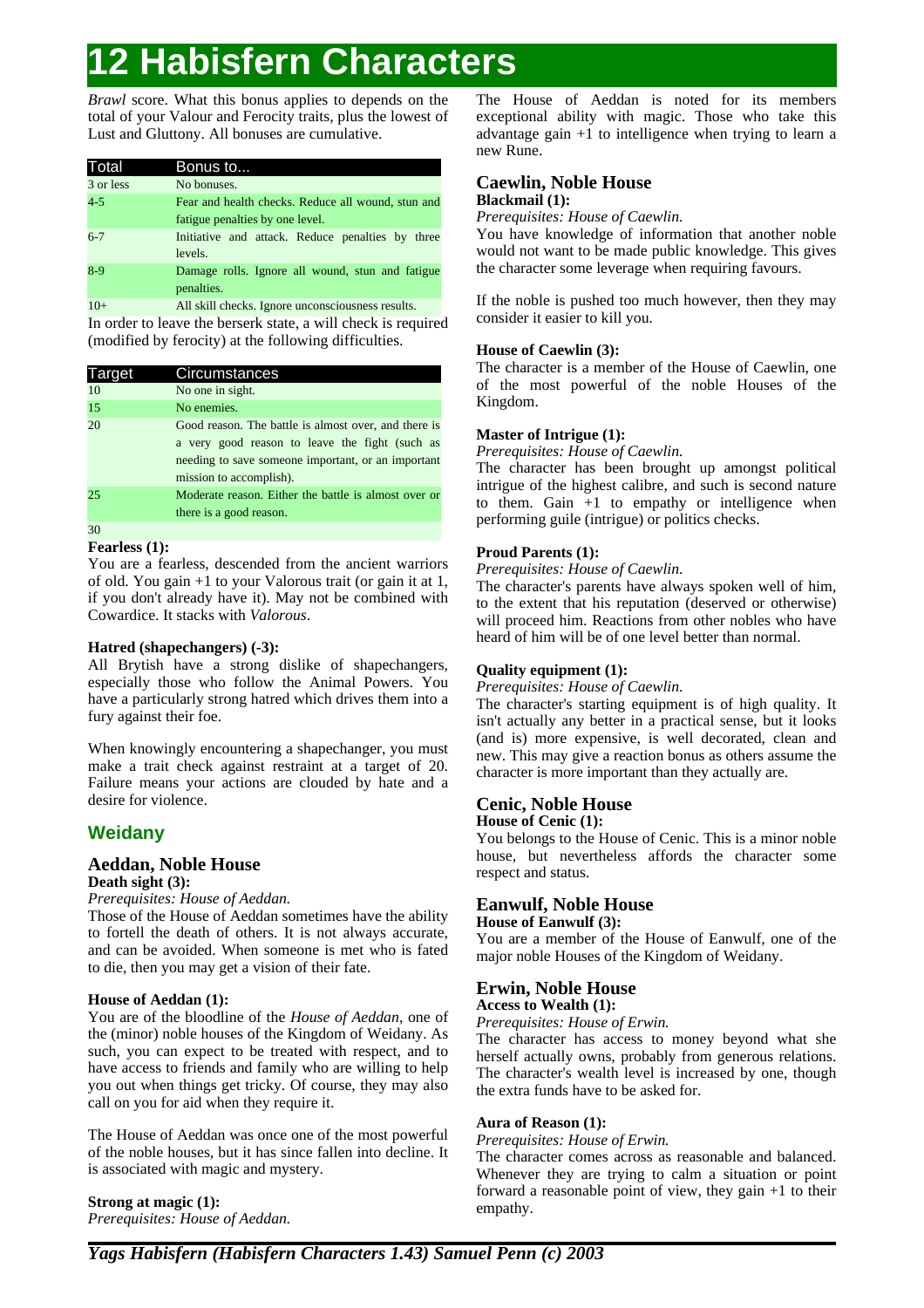## **House of Erwin (3):**

The character is a member of the great noble house of Erwin. The House is rich and powerful, and the character will have some access to this wealth.

## **Political Sense (1):**

## *Prerequisites: House of Erwin.*

The character has been instilled with lots of common sense regarding politics. Any time the player chooses to do something that may be 'disruptive', the GM should warn them and give them a chance to rethink. This House breeds conformity.

## **Gwern, Noble House**

**House of Gwern (1):** Character is a member of the House of Gwern.

## **Hrulgar, Noble House**

**House of Hrulgar (1):** The character is a member of the House of Hrulgar.

## **Merin, Noble House**

## **House of Merin (1):**

The character is a member of the House of Merin, which is known for its conservative politics. Members of the House try to be friends with everyone.

## **Oswald, Noble House**

## **House of Oswald (1):**

The character is a member of the great noble House of Oswald. The House is known for its skill at magic, but also its love of wealth and comfort.

## **Strong at magic (1):**

### *Prerequisites: House of Oswald.*

The House of Oswald is noted for its members exceptional ability with magic. Those who take this advantage gain  $+1$ to intelligence when trying to learn a new Rune.

#### **Peada, Noble House House of Peada (1):**

The character is a member of the House of Peada. This is a minor House, but the character can still expect to be treated with respect and honour by other nobles in the Kingdom.

### **Wihtgar, Noble House House of Wihtgar (1):**

The character is a member of the minor noble House of Wihtgar.

## **Cults**

If a character is a member of a cult, they may have access to some techniques. Techniques are purchased like advantages, however they are linked to a skill, and the skill must be at a given level before the technique can be learnt.

Some techniques also have prerequisites in that other techniques must be learnt first.

## **Cult of Asabeth**

## **Armour of Blood (Cost 4):** *Religion (Rorn).*

*Prerequisites: Blessing of Blood.*

In her aspect of dread war goddess, Asabeth can be fearsome to behold. When her followers also take on that aspect, then they give up some of their humanity, giving in to their animal side of fury and rage.

When going into battle clad in blood, you gain a bonus to your soak equal to your blood bonus. The first time an enemy strikes you, if they do no damage then they must make a valour check against a target of 20 or be *shaken*.

## **Berserker (Cost 6):** *Religion (Rorn).*

*Prerequisites: Rage of the Goddess.*

Priestesses of the cult are feared for their ability to berserk - fly into a rage so great that they are, it is said, able to ignore death itself.

You may add your *Ferocity* and *Valour* traits to your blood bonus. Your blood bonus also adds to damage and attack rolls whilst berserk.

Whilst berserking, you may not retreat from combat and must fight aggressive. After the battle is finished, if there are allies within range who are not also priestesses of Asabeth, then you must make a *Will* check at a target of 10 to not attack them (your *Will* is modified down by your Ferocity).

## **Blessing of Blood (Cost 2):** *Religion (Rorn).*

### *Prerequisites: Ceremonies of Asabeth.*

As a priestess of Asabeth, you gain power from blood. By painting your exposed skin with blood you gain a bonus to initiative, *Health* and morale checks. This bonus applies automatically whilst you are so decorated, and it equal to your *Religion* score.

The ritual takes an hour to perform, and involves prayers to the Goddess, self mutilation in the form of cuts and bleeding, and possibly the sacrifice of an enemy. The culmination of the ritual involves painting your naked body with blood. If the blood of a sacrificed enemy is available, then the bonus is increased by 50%.

Any ritual which has Blessing of Blood as a (direct, or indirect) prerequisite also requires the painting of blood.

## **Ceremonies of Asabeth (Cost 2):** *Religion (Rorn).*

You have been indoctrinated in the ceremonies and rituals of the Cult of Asabeth. This provides the knowledge required to learn the other techniques of the Cult.

## **Rage of the Goddess (Cost 4):** *Religion (Rorn).*

## *Prerequisites: Blessing of Blood.*

When you are in battle and adorned with blood, the strength of your goddess fills you with bloodthirsty glee. All penalties due to wounds, stuns and fatigue are reduced by double your blood bonus when in battle. Automatic.

## **Sisters in Arms (Cost 6):** *Religion (Rorn).*

*Prerequisites: Blessing of Blood.*

When two or more priestesses who know this ritual are fighting side by side, then any of them can give a bonus equal to their weapon skill to one other. Who the bonus is given to is decided at the beginning of the round, but usage is otherwise automatic. The bonus adds to attack and defence.

## **Bards**

## **Song of Battle (Cost 2):** *Perform.*

A song of passion and battle, which inspires comrades to greater glory. As long as you are singing, all allies within *Stamina* x 10m of you gain a bonus equal to your *Perform* score to their initiative and morale checks. All penalties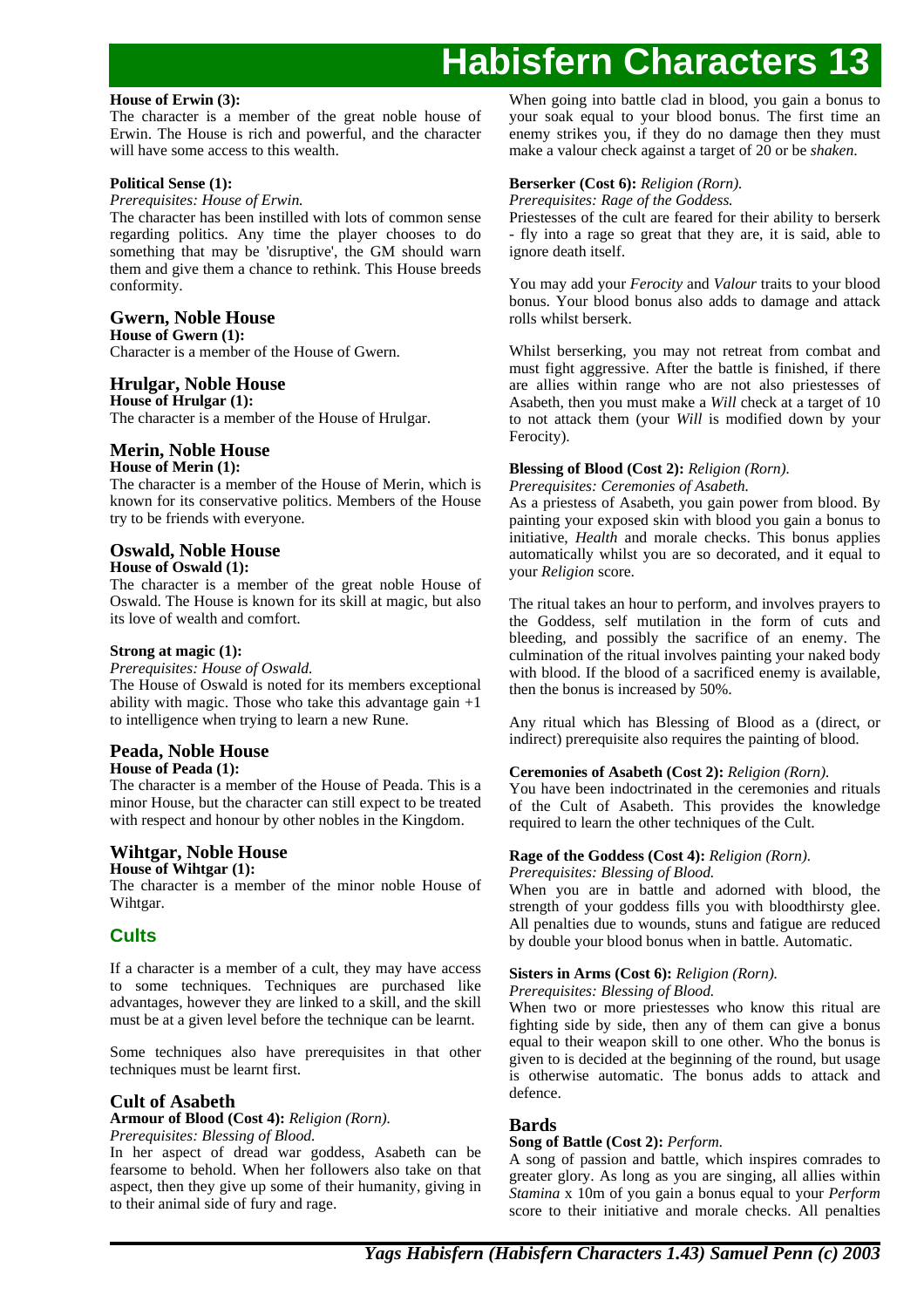due to wounds, stuns and fatigues are reduced by an equal amount.

## **Song of Dread (Cost 2):** *Perform.*

A song which inspires fear in the enemy, giving a penalty to their initiative and morale checks equal to your *Perform* as long as they are within *Stamina* x 10m of you.

Can be combined with *Song of Battle* in order to give bonuses to your allies at the same time.

## **Song of Fury (Cost 4):** *Perform.*

## *Prerequisites: Song of Battle.*

As *Song of War*, plus those affected gain a bonus to their attack *or* damage rolls (chosen by the Bard at the start of the song) equal to the Bard's Perform score.

## **Song of Love (Cost 4):** *Perform.*

### *Prerequisites: Song of Sleep.*

You can make somebody fall in love with you through your music. The song must be targetted at a single person, who must be able to hear it clearly. The target gets a *Will* check against your *Empathy* in order to resist. It takes about five minutes, and lasts until they sleep.

## **Song of Sleep (Cost 2):** *Perform.*

Your music or singing is able to put people to sleep. Every minute a person who is not physically active hears your song, they must make a *Will* check against your *Empathy*. Failure puts them into a light sleep.

## **Song of Terror (Cost 4):** *Perform.*

## *Prerequisites: Song of Dread.*

With this song you can instill fear and terror in your enemies. Forces a morale check to be made when the song is first used in a battle. Automatically combines with Song of Dread.

## **Cult of the Black Raven**

## **Ceremonies of Thot (Cost 2):** *Religion (Rorn).*

Covers the rituals and ceremonies involved in the worship of Thot.

## **Flight of the Raven (Cost 6):** *Religion (Rorn).*

*Prerequisites: Ceremonies of Thot.*

When travelling on foot over large distances, a Black Raven may increase their travel speed by 10% per point of their Religion skill.

## **Hidden Memory (Cost 4):** *Religion (Rorn).*

*Prerequisites: Ceremonies of Thot.*

Messages taken under oath of secrecy can only be revealed to the designated person. The *Raven* uses a form of self-hypnosis to commit the message to memory, and then hide it from their conscious thoughts. When the specified conditions are met, the message will come to mind, and will be remembered perfectly.

## **Signs of the Raven (Cost 2):** *Religion (Rorn).*

## *Prerequisites: Ceremonies of Thot.*

*Ravens* have many secret ways in which they may identify and communicate with each other. Some involve markings or the special arrangement of objects, others coded words and phrases within normal conversation. Scratches may be made on a door, flasks may be arranged in a particular order, or words within speech may be stressed in a particular way.

Typically, it is *moderate* difficulty to communicate a simple concept such as danger, safety or cache. It is a similar difficulty for another Raven to notice the information and understand it. It is also possible for a non-Raven to notice the information, even if they don't understand it. The difficulty is twice the difficulty for a Raven to notice and understand.

## **Cult of the Dawn**

## **Blessing of Conception (Cost 2):** *Religion (Rornic).*

*Prerequisites: Ceremonies of Estror.*

A blessing which may be asked for by a woman in order to increase or reduce the chance of conception during intercourse. The blessing is bestowed during the new moon, and lasts until the next new moon.

## **Caring hands (Cost 2):** *Religion (Rornic).*

*Prerequisites: Ceremonies of Estror.*

When making a first aid roll, get a bonus equal to religion score if prayers are said to Estror over the wounds and they are cleansed with holy water.

## **Ceremonies of Estror (Cost 2):** *Religion (Rornic).*

You have been initiated into the Cult of Estror, and may learn the techniques of the cult.

## **Cult of Gitriw**

## **Binding of truth (Cost 6):** *Religion (Rornic).*

## *Prerequisites: Truth sense.*

A ceremony to Gitriw is performed, and all those who swear on the priest's holy staff are less geased to tell the truth.

Any who so swears to tell the truth, for the duration of the ceremony, suffers a penalty to all attempts to mislead equal to the religion score of the priest. Further, if they attempt to tell a direct lie, then they gain a trait of Cursed +1 (or loose a level of Luck, if they have that trait).

## **Ceremonies of Estror (Cost 2):** *Religion (Rornic).*

A blessing which may be asked for by a woman in order to increase or reduce the chance of conception during intercourse. The blessing is bestowed during the new moon, and lasts until the next new moon.

## **Oath of truth (Cost 2):** *Religion (Rornic).*

*Prerequisites: Ceremonies of Gitriw.*

This ritual is a two edged sword, for it both gives power to those who invoke it and has power over them as well. When used, prayers are said in honour of Gitriw, and all involved wash their hands and faces in pure rain water.

All who take part in the ritual must know it, so it only works on Priests of Gitriw. Once bound by the ritual, all participants know whether they each speak the truth. All members suffer a penalty when trying to deceive, and a bonus to detect the same. This bonus is equal to the total religion score of all members of the ritual.

## **Sight of Gitriw (Cost 8):** *Religion (Rornic).*

## *Prerequisites: Binding of truth.*

As *Binding of truth*, but the priest also has a vision which points towards the truth, and gives some indication of how, and why, the target is lying.

**Trial of Combat (Cost 4):** *Religion (Rornic). Prerequisites: Oath of Truth.*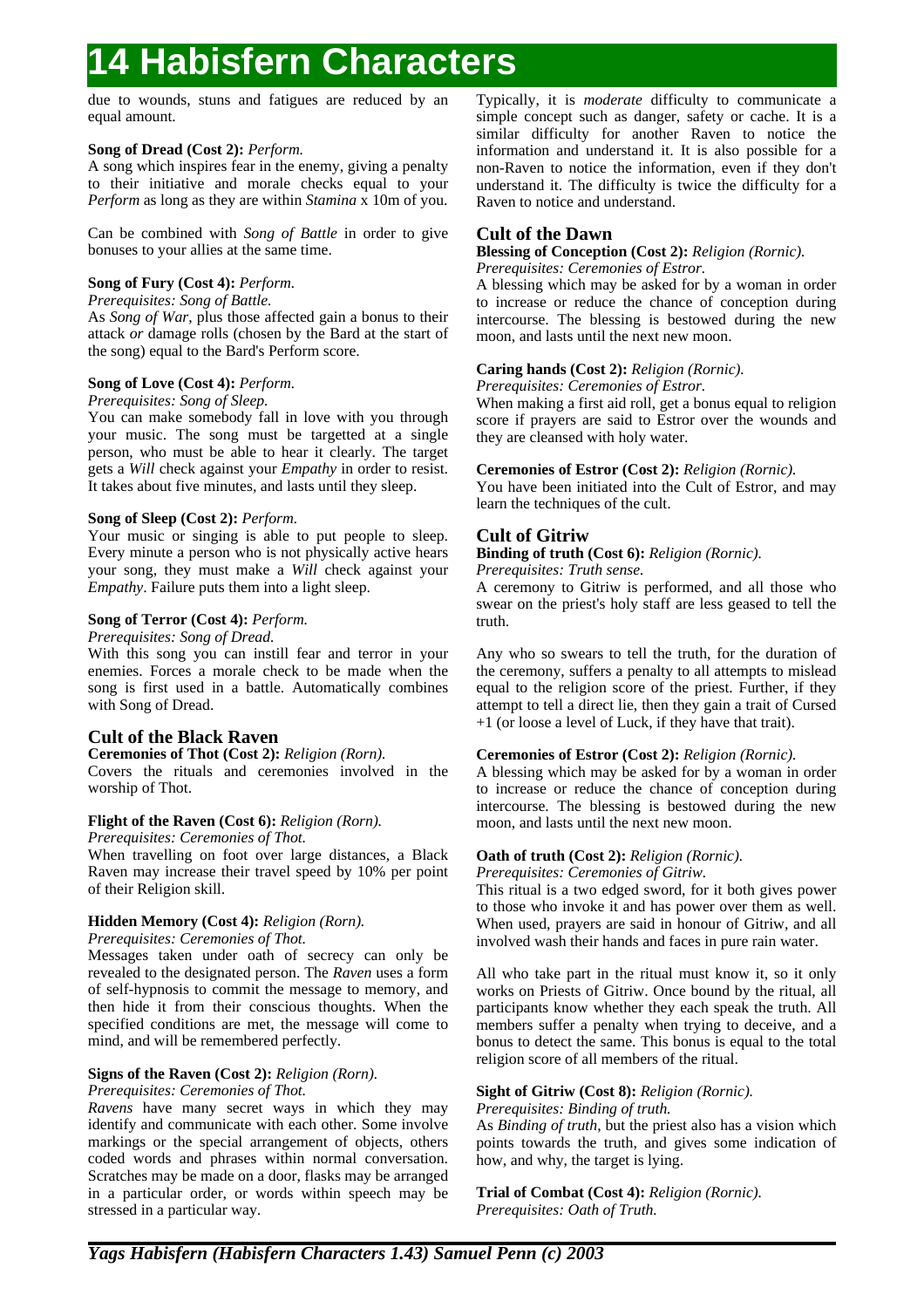Trial by combat is reserved for the nobility, others must find a different path. The ritual is performed on two warriors who fight to the death, the winner was in the right.

Both warriors must accept the performance of ritual. The one which is seen to be in the right according to the Laws of Haltan gains a bonus to initiative, attack, defence and damage equal to the religion score of the priest presiding over the combat.

## **Truth sense (Cost 4):** *Religion (Rornic).*

### *Prerequisites: Oath of truth.*

A Priest of Gitriw is trained to recognise the unconscious actions of someone who is lying. They get a bonus to all attempts to detect lies equal to their religion score.

## **Sisterhood of Jorda**

## **Augury (Cost 4):** *Religion (Brytish).*

*Prerequisites: Ceremonies of Jorda.*

You may try to divine the future to gain an idea of whether an action will bring ill or fortune.

## **Call upon the mother (Cost 4):** *Religion (Brytish).*

*Prerequisites: Ceremonies of Jorda.*

Your goddess has much love for living things and may grant you knowledge of ways to prevent the death of others. By dedicating yourself to the saving of one individual, by tending their wounds and beseeching the goddess to help them, you may grant them a bonus to rolls to stay alive equal to your Religion score.

## **Ceremonies of Jorda (Cost 2):** *Religion (Brytish).*

Gives knowledge of the basic ceremonies used during worship of the goddess.

## **Cult of the Law Maker**

**Blessing of War (Cost 6):** *Religion (Haltan).*

*Prerequisites: Warrior's Blessing.*

Activated and used similarly to *Warrior's Blessing*, as well as those advantages this ritual gives a bonus to all attack and defence rolls made by the priest and his comrades equal to the priest's religion score.

### **Ceremonies of Haltan (Cost 2):** *Religion (Rornic).*

Teaches the basic ceremonies, rituals and beliefs of the Cult of Haltan the Law Maker. This is required before any priest of Haltan will teach you further knowledges of the cult.

## **Hand of Fate (Cost 8):** *Religion (Haltan).*

*Prerequisites: Lord of Justice.*

Get an idea of what the right thing to do is. This ritual takes eight hours to perform.

## **Lord of Authority (Cost 2):** *Religion (Rornic).*

*Prerequisites: Ceremonies of Haltan.*

Haltan is the god of Law and Authority, and those who know his ways can project that authority themselves. An automatic bonus is gained to all leadership and intimidation rolls equal to your religion score.

## **Lord of Justice (Cost 4):** *Religion (Haltan).*

*Prerequisites: Lord of Authority.*

Trial by combat is reserved for the nobility, others must find a different path. The ritual is performed on two warriors who fight to the death, the winner was in the right.

Both warriors must accept the performance of ritual. The

one which is seen to be in the right according to the Laws of Haltan gains a bonus to initiative, attack, defence and damage for the duration of the duel. You may fight in the duel if you wish.

## **Warrior's Blessing (Cost 4):** *Religion (Haltan).*

*Prerequisites: Aura of Authority.*

The priest and up to one comrade per point of *religion* gains a bonus to all bravery and restraint checks equal to the *religion* score of the priest, and an equal bonus to initiative, for the duration of the battle.

Prayers must be said before battle is joined, which takes about five minutes.

## **Daughters of Neya**

## **Aura of Authority (Cost 4):** *Religion (Neya).*

Neya represents Authority, and those who know this ritual gain an automatic bonus to all leadership and intimidation rolls equal to their religion score.

## **Ceremonies of Neya (Cost 2):** *Religion (Rornic).*

You have been initiated into the Cult of Neya, and may learn the techniques of the cult.

## **Shields of Neya**

## **Aura of Authority (Cost 4):** *Religion (Neya).*

Neya represents Authority, and those who know this ritual gain an automatic bonus to all leadership and intimidation rolls equal to their religion score.

## **Ceremonies of Neya (Cost 2):** *Religion (Rornic).*

You have been initiated into the Cult of Neya, and may learn the techniques of the cult.

## **Oath of Neya (Cost 4):** *Religion (Neya).*

This ceremony is used when several people wish to swear a binding oath. A number of people equal to the religion score of the priestess may be involved in the oath swearing. Its power lasts up to one year per point of skill.

If any who swear the oath breaks it, then they may not use Luck, and have a penalty to any Luck rolls equal to the religion score of the priestess, until ammends have been made to the satisfaction of all concerned.

Such oaths are often sworn as part of political or business agreements.

## **Sisters in Arms (Cost 4):** *Religion (Neya).*

When two or more priestesses who know this ritual are fighting side by side, then any of them can give a bonus equal to their weapon skill to one other. Who the bonus is given to is decided at the beginning of the round, but usage is otherwise automatic.

## **Cult of Tharos**

### **Awareness of others (Cost 4):** *Gebetan.*

### *Prerequisites: Know the target.*

You have an awareness of the world around you, and reactions which enable you to react without thinking. The base chance to hit you is increased by your skill unless you are unconscious or unable to move. This bonus is gained even if you are unware of the attack.

**Awareness of self (Cost 4):** *Religion (Tharos). Prerequisites: Ceremonies of Tharos.* You have +1 to *Agility* for purposes of initiative.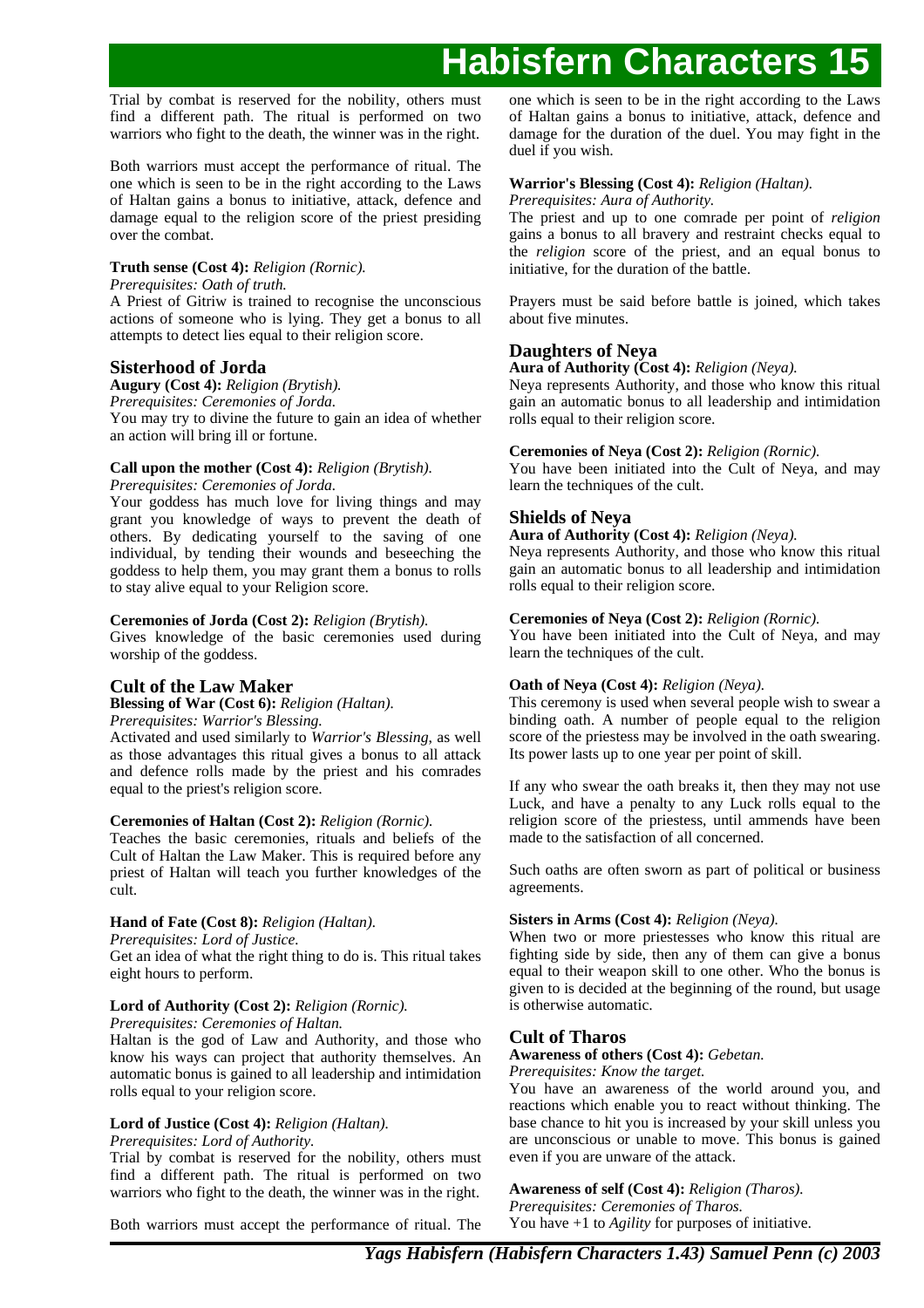## **Beyond Limits (Cost 8):** *Religion (Tharos).*

*Prerequisites: Mind over body.*

Those with an understanding of Gebetan know how to push their body beyond its normal limits. At the start of any round, the character can choose to use this technique (which is otherwise automatic), gaining a +1 bonus to strength, agility and dexterity for all actions that round.

At the end of the round, one level of fatigue is gained.

## **Ceremonies of Tharos (Cost 2):** *Religion (Tharos).* You know the rituals and secrets of the Cult of Tharos.

## **Know the target (Cost 2):** *Gebetan.*

*Prerequisites: Ceremonies of Tharos.* You know how to strike causing maximum pain and damage. You may add your *Gebetan* skill to your damage roll.

## **Mind over body (Cost 6):** *Religion (Tharos).*

*Prerequisites: Awareness of self.*

Your training and meditation has enabled you to block out pain and exhaustion. Penalties from stuns, wounds and fatigue are halved (round down).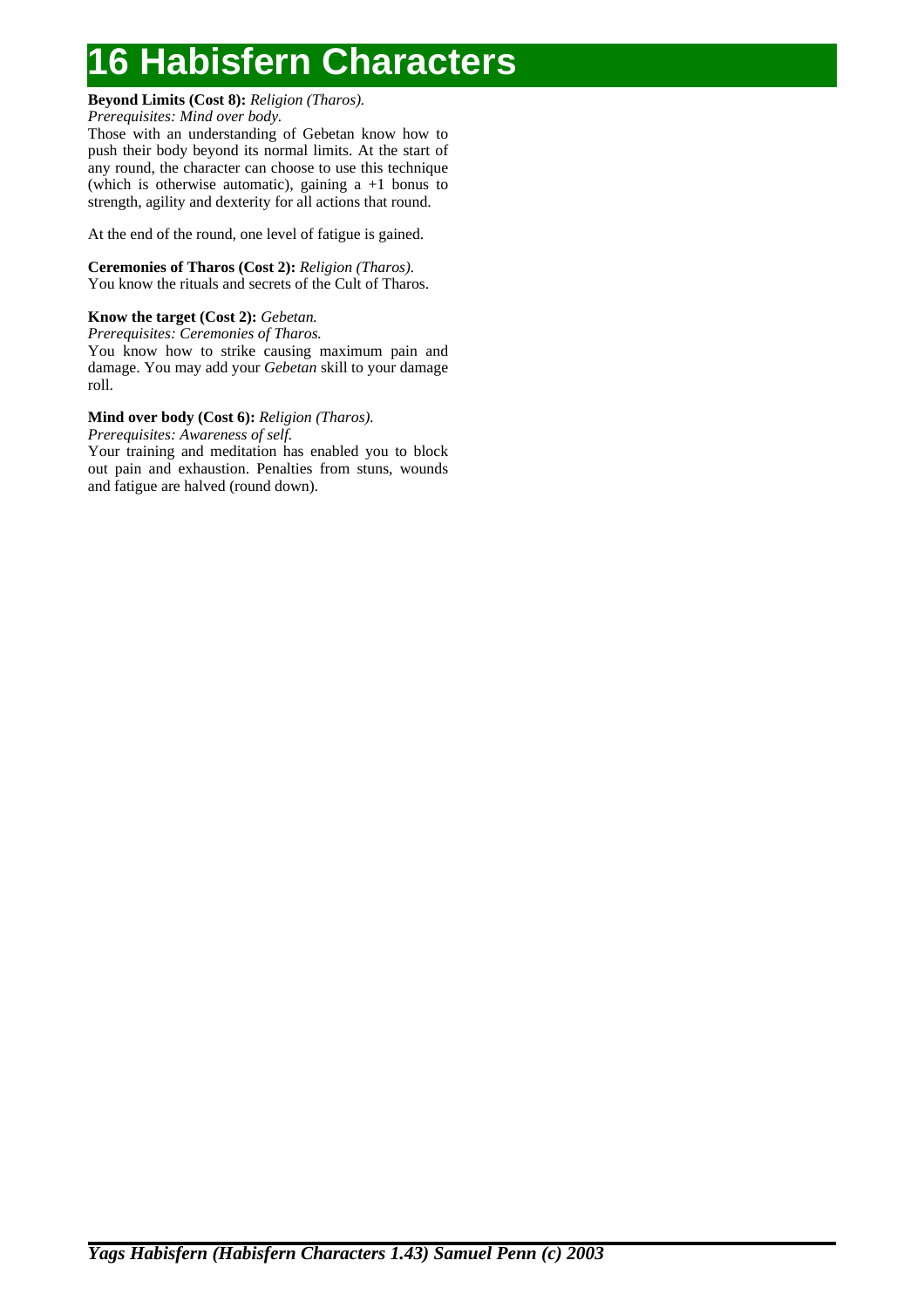## **Skills**

## **Skills by Groups**

The following lists all the skills according to various groups. Skills which belong to more than one group are listed multiple times. When designing a character that you want to be good at some type of thing, these grouping can give an idea about which skills to buy.

## **Artistic**

**Artist** - Painting and drawing. **Calligraphy** - Writing beautifully. **Dance** (Athletics) - Dancing with skill and grace. **Musician** - Playing musical instruments. **Perform** (Charm) - Oratory, singing and poetry.

## **Combat**

**Bow** - Using all sorts of bows, except crossbows. **Brawl**(\*) - Punching, kicking, wrestling and dodging. **Chain weapon** (Melee weapon) - Using chains, nunchuk or similar weapons. **Melee** - Using a melee weapon in combat. **Melee weapon** (Brawl) - Using a sword, club or spear. **Tactics** - Knowledge of combat tactics. **Throw**(\*) - Using thrown weapons, and catching things.

## **Craft**

**Architecture**(K) - How to design buildings. **Cooking** - Preparing meals. **Handicraft** - Skill at various village crafts. **Scrounging** - Finding and fixing scrap.

## **Criminal**

**Burglary** - Breaking and entering. **Forgery** - Forging credentials. **Gambling** (Guile) - Skill at playing card and dice games. **Intimidation** (Guile) - Scare someone into doing what you want. **Sleight**(\*) - Sleight of hand. Stealth<sup>(\*)</sup> - Hiding and moving quietly. **Streetwise** (Guile) - Dealing with the criminal underworld. **Torture** - Making people talk.

## **Investigation**

**Intimidation** (Guile) - Scare someone into doing what you want. **Streetwise** (Guile) - Dealing with the criminal underworld. **Torture** - Making people talk.

## **Occult**

**Alchemy**(K) - Knowledge of chemicals and magic. **Astrology**(K) - Knowledge of the heavens. **Herb lore**(K) - Knowledge of herbs and poisons. **Occult lore**(K) - Knowledge of stories and legends.

## **Outdoor**

**Falconry** - Training, caring and hunting with birds. **Farming** - Growing and harvesting of crops. **Hunting** - Training, caring and hunting with dogs. **Mining** - Working in and locating mines. **Ostling** - Training of horses. **Skiing** (Athletics) - Using skies. **Survival** - Living in the wilderness.

## **Rural**

**Animal husbandry**(K) (First aid) - Healing for animals. **Farming** - Growing and harvesting of crops.

**Ride** - Riding horses.

## **Social**

**Charm**(\*) - Being nice to people. **Current affairs**(K) - Current affairs. **Etiquette**(K) (Charm) - How to behave in polite company. **Gambling** (Guile) - Skill at playing card and dice games. **Game** - Skill at a board game. Guile<sup>(\*)</sup> - Using and recognising deceit. **Intimidation** (Guile) - Scare someone into doing what you want. **Lip reading** - Understanding speech by reading lips. **Perform** (Charm) - Oratory, singing and poetry. **Politics** (Guile) - Intrigue and the knowledge of politics. **Sport** - Skill at a particular sport. **Teach** - The ability to teach people. **Trade** (Guile) - Bartering and other merchant skills.

## **Talents**

**Athletics**(\*) - Jumping, climbing and running. **Awareness**(\*) - General ability to notice things. **Brawl**(\*) - Punching, kicking, wrestling and dodging. **Charm**(\*) - Being nice to people. **Guile**(\*) - Using and recognising deceit. **Sleight**(\*) - Sleight of hand. **Stealth**(\*) - Hiding and moving quietly. **Throw**(\*) - Using thrown weapons, and catching things.

## **Skill Descriptions**

## **Administration**

BUSINESS.

The skill of managing an organisation, from dealing with people, basic finance, reception type duties and so on and so forth. You also know how to best short cut administration enforced by others, cutting through bureacracy in the shortest possible times.

## **Alchemy (Knowledge)**

### OCCULT.

Alchemy is the lore of non-living substances and how they interact. It may be used to identify substances, gives some knowledge of poisons, and provides a means to manufacture some simple effects - coloured smoke, invisible ink, bangs and the like.

After the *Enlightenment*, it is for all practical purposes superceded by *Chemistry*.

#### **Animal husbandry (Knowledge)** RURAL.

## **Defaults to:** First aid

Looking after animals, especially on a farm. May be used to tend to sick or injured animals, in which case it may default to *first aid*.

## **Anthropology (Knowledge)**

### **ACADEMIC.**

This is the study of humans, including their origins, cultural and physical attributes, history and environment.

## **Archaeology (Knowledge)**

### ACADEMIC.

This skill is mostly about digging up the ruins of ancient civilisations, and covers the practical skills needed to find, recognise and preserve items, as well as basic management social, equipment and legal. It does also include knowledge of how to identify and date ruins, as well as general knowledge of specific civilisations. However, detailed knowledge of ancient history requires the *History*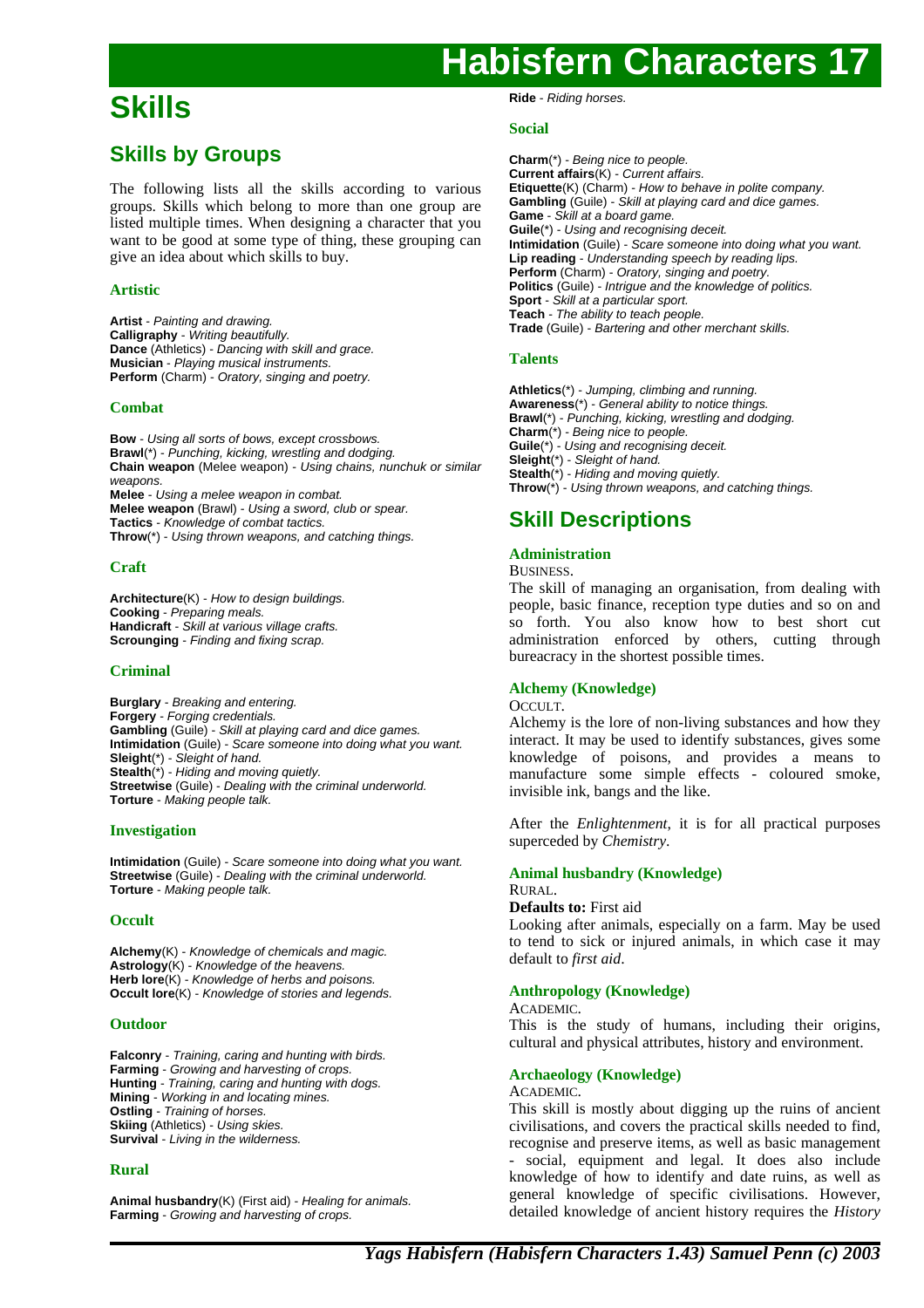### skill.

## **Architecture (Knowledge)**

## **CRAFT**

The skill and knowledge required to design buildings, from simple houses up to huge cathedrals. Larger constructs may require knowledge of techniques in order to stand much chance of success. Some knowledge of *Law* may be needed to get all the planning regulations correct.

## **Area lore (Knowledge)**

### ACADEMIC.

Knowledge of a given area, including geographical and political knowledge. The *Area lore* skill is used when checking to see if a character has heard of a person, place or organisation. Area lore is nearly always based on intelligence.

There is an area lore skill for each area, normally an area the size of a country, with the same culture. An area lore skill can give knowledge of surrounding areas, though such knowledge will be prejudiced by the beliefs of the original area the skill is for.

### **Example difficulties**

**10 -** *Knowledge that everyone knows, such as who the ruler is to the names of major cities.*

## **Artist**

ARTISTIC.

The ability to draw or paint competently. Used with dexterity, or with intelligence to try and accurately draw some scene from memory.

### **Astrology (Knowledge)**

#### LORE, OCCULT.

Knowledge of the heavens, and how they affect the day to day life of mortals. This skill provides knowledge of the names of the stars and constellations, dates of the zodiacal calendar and what effect they have on those born under a sign. It may also be used to provide a detailed history/prediction for a person given knowledge of the circumstances of their birth.

In the real world, *Astrology* provides no useful information, though can provide a bonus when performing a *reading* on a person. Make an *intelligence x Astrology* check against the *intelligence x Science* of the target. If you succeed, you can add one fifth your roll as a bonus to the reading attempt.

#### **Example difficulties**

**10 -** *Make a vague prediction which is compatible with Astrological thinking.*

**20 -** *Make a detailed horoscope which is reasonably self consistent and fits within Astrological thinking.*

**30 -** *Make an impressively detailed horoscope which will look good to other Astrologers.*

### **Astronomy (Knowledge)**

#### ACADEMIC.

This is concerned with the study of stars and planets, their motions, positions and general behaviour. It does not provide full detail on their formation and physical makeup (that is left to *Astrophysics*).

**Athletics (Talent)**

TALENTS.

**Techniques:** *Running, Sprinting, Sure footed, Climbing, Acrobatic talent, Contra gravity, Zero gravity, Swimming, Underwater swimming.*

This is a broad skill covering all forms of athletics, gymnastics and acrobatics. It is split into the following tasks.

### *Running*

Running represents a light jog which you can keep up for many minutes without too much difficulty. When running, you move a number of metres each round equal to your *move* score. A point of fatigue is gained every *health x athletics* minutes you are running.

### *Sprinting*

Sprinting represents an all out sprint, moving as quickly as you can. You cannot do anything else whilst sprinting, and most people can only sprint for a few rounds before becoming exhausted.

When sprinting, you may move a distance in metres equal to *move* x 2 + *athletics* each round, and gain a point of fatigue each round.

#### *Jumping*

Jumping represents both long jumps and high jumps.

*Climbing* Climbing things.

#### **Example difficulties**

**10 -** *Jumping onto a table* **20 -** *Jumping over a table*

## **Awareness (Talent)**

## TALENTS.

**Techniques:** *Blind fighting, Light Sleeper.*

This skill is used by the character when there is a chance of noticing something which isn't obvious, such as someone trying to sneak around, people moving at a distance, or looking for a secret door. If the character is asleep, then any awareness rolls are quartered. If the character is only dozing (or day dreaming), then rolls are halved.

#### **Example difficulties**

**perception x stealth -** *See a hidden person* **agility x stealth -** *Hear a sneaking person* **10 -** *Hear people talking through a door* **20 -** *Hear people talking through a wall* **10 -** *Hear someone walking on gravel* **15 -** *Hear someone walking on leaves* **20 -** *Hear someone walking on grass* **1/10m -** *See someone with casual glance* **1/25m -** *See someone with careful look* **x2 range -** *Vision during dusk* **x4 range -** *Vision under moonlight* **x10 range -** *Vision under starlight*

### **Biology (Knowledge)**

ACADEMIC, SCIENCE.

**Defaults to:** Science

**Requires:** Science-2

Biology is a particular branch of *Science*, and covers the study of living things. It is closely related to *Chemistry*.

## **Botany (Knowledge)**

ACADEMIC. **Defaults to:** Biology This is the study of plants.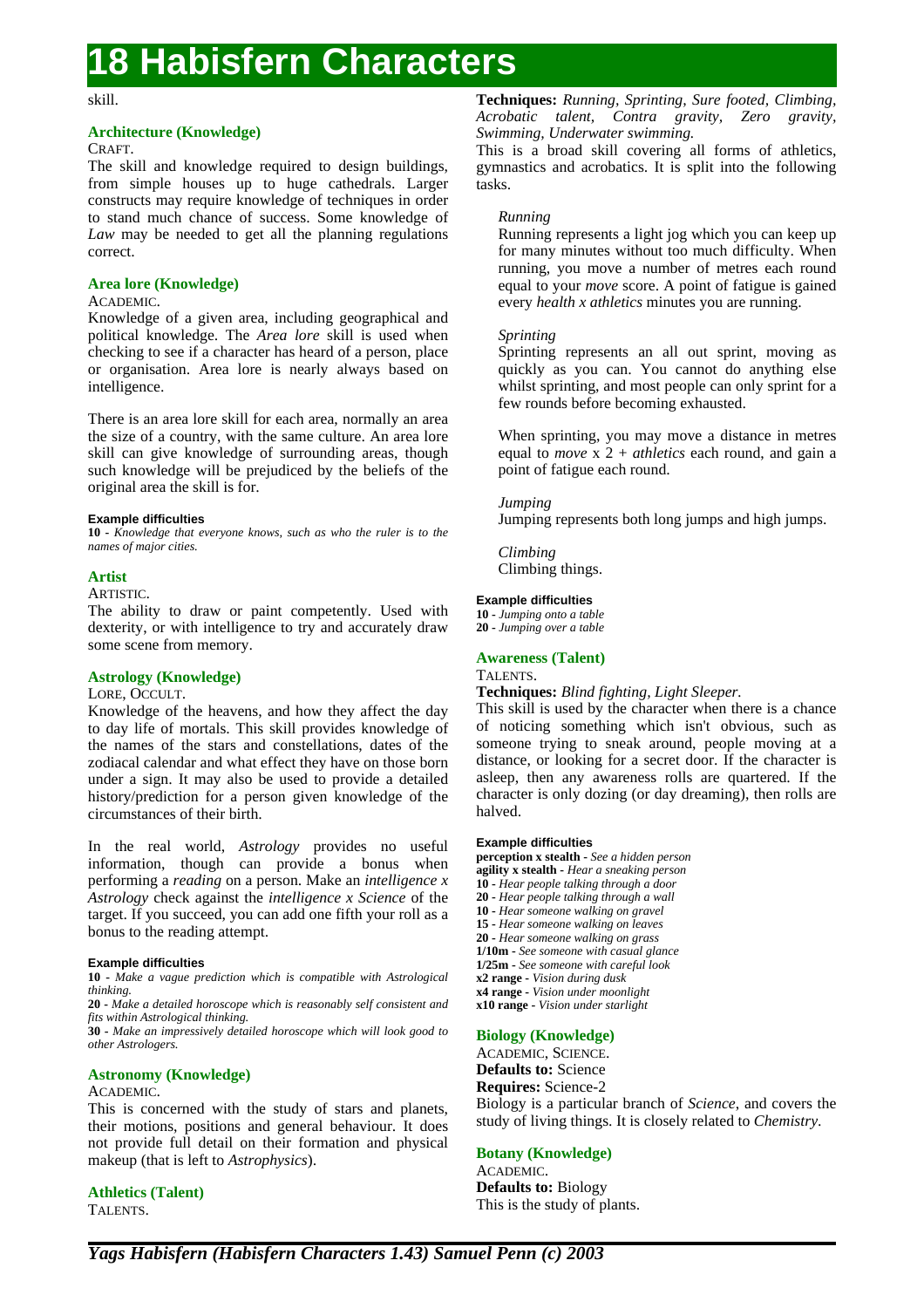#### **Bow**

#### COMBAT, MISSILE.

The knowledge of how to use a bow such as a short bow, long bow or composite bow. For long bows, for every full four points of skill, the effective strength of the character is increased by one for purposes of determining the *pull* of the bow that they can draw.

This skill can be used with crossbows, though reload times are doubled, and attacks fumble on a 1-3.

## **Brawl (Talent)**

#### TALENTS, COMBAT, MELEE.

**Techniques:** *Close combat, Disabling hold, Disabling attack, Dirty fighting, Brute force, Unarmed combat, Out of reach, Hard to kill, Ignore pain, Tough, Combat reflexes, Reflex dodge, Opportunity attack, Improved damage, Multiple attacks.*

A general purpose combat skill covering dodging, punching and wrestling. This is covered in more detail in the combat section. It allows the use of small weapons such as knives and daggers, as well as improvised weapons such as stones, bottles, sticks and chairs.

A character may always use the *brawl* skill to dodge even if they are using a weapon, but they don't get any bonuses from the weapon if they do so.

## **Burglary**

#### CRIMINAL.

You have experience in the various tasks involved in breaking into buildings. Opening basic locks, forcing doors and windows, and knowledge about how buildings are generally designed come under this skill.

#### **Example difficulties**

- **10 -** *Very simple and basic lock.*
- **20 -** *Typical key based lock.*
- **30 -** *Good key based lock, typical combination safe.*
- **40 -** *Excellent key based lock, good combination safe.*
- **50 -** *Excellent combination safe.*
- **10 -** *Most low tech unsecured doors and windows.*
- **20 -** *Good quality mid-tech doors and windows.*

### **Calligraphy**

#### **ARTISTIC.**

The skill of writing in a way that produces a work of art, as well as a record of knowledge.

### **Chain weapon**

COMBAT, ARMED MELEE. **Defaults to:** Melee weapon Using flexible chain melee weapons.

## **Charm (Talent)**

TALENTS, SOCIAL.

**Techniques:** *Seduction, Carousing.*

A high *charm* allows you to appear friendly and sociable. It is nearly always based on *empathy*, and allows you to make a good impression and gain people's interest and trust.

*Charm* can be used to improve a second social skill test (such as *guile*, *trade* or *perform*). Make a charm check against the of the target to gain  $a + 3$  bonus for each level of success.

### *Carousing*

Used at parties and similar social gatherings. Can be used to find out information, flirt or try and talk to someone who might be otherwise difficult to talk to (such as a duke surround by hangers-on and aids who won't let anyone else near him). Generally not resisted.

### *Chatter*

Mindless chatter to try and draw information out of someone, or to simply distract them. Generally not resisted, unless the target is being deliberately close mouthed about a subject.

#### *Seduction*

Can try to seduce a person. Add appearance to *empathy* for purposes of seduction attempts, and resisted with the target's *will*.

#### *Persuade*

If trying to change someone's mind by emotional arguments, resisted with the target's *will*.

#### **Example difficulties**

- **10 -** *Not make a fool of yourself.*
- **20 -** *Give a good impression.*
- **30 -** *Be very likeable and understanding.* **40 -** *Win friends and influence people easily.*

## **Example difficulties (Carousing)**

**10 -** *Survive a party.*

**20 -** *Make a good impression. Get to talk to someone important.*

**30 -** *Make a very good impression. People will remember the character favourably. Get to talk to someone important who doesn't want to talk to you.*

**40 -** *Most popular person at the party.*

#### **Example difficulties (Seduction)**

**-10 -** *Bad circumstances. Target of attempt is busy doing other things, such as working or is tired.*

**-20 -** *Inappropriate circumstances. Target is on guard, or doing something else important.*

**-30 -** *Highly inappropriate circumstances.*

## **Chemistry (Knowledge)**

ACADEMIC.

**Defaults to:** Science **Requires:** Science-2

Chemistry is a particular branch of *Science*, which is concerned with the study of chemicals and elements.

#### **Cooking** CRAFT.

The preparing, preserving and cooking of food. Includes some knowledge of herbs.

### **Cryptography (Knowledge)**

ACADEMIC, SCIENCE. **Requires:** Mathematics-2 Using and designing cyphers.

### **Current affairs (Knowledge)**

BUSINESS, SOCIAL.

**Techniques:** *Seduction, Carousing.*

Represents uptodate knowledge of what is going on in your society. This is a skill which is constantly changing, so if you loose contact with society, then you will be at a large disadvantage when you return. It also covers knowing how to get information and how to interpret it, so becoming uptodate again is relatively quick for you.

## **Dance**

ARTISTIC. **Defaults to:** Athletics **Techniques:** *Courtly dancing, Folk dancing, Sensual*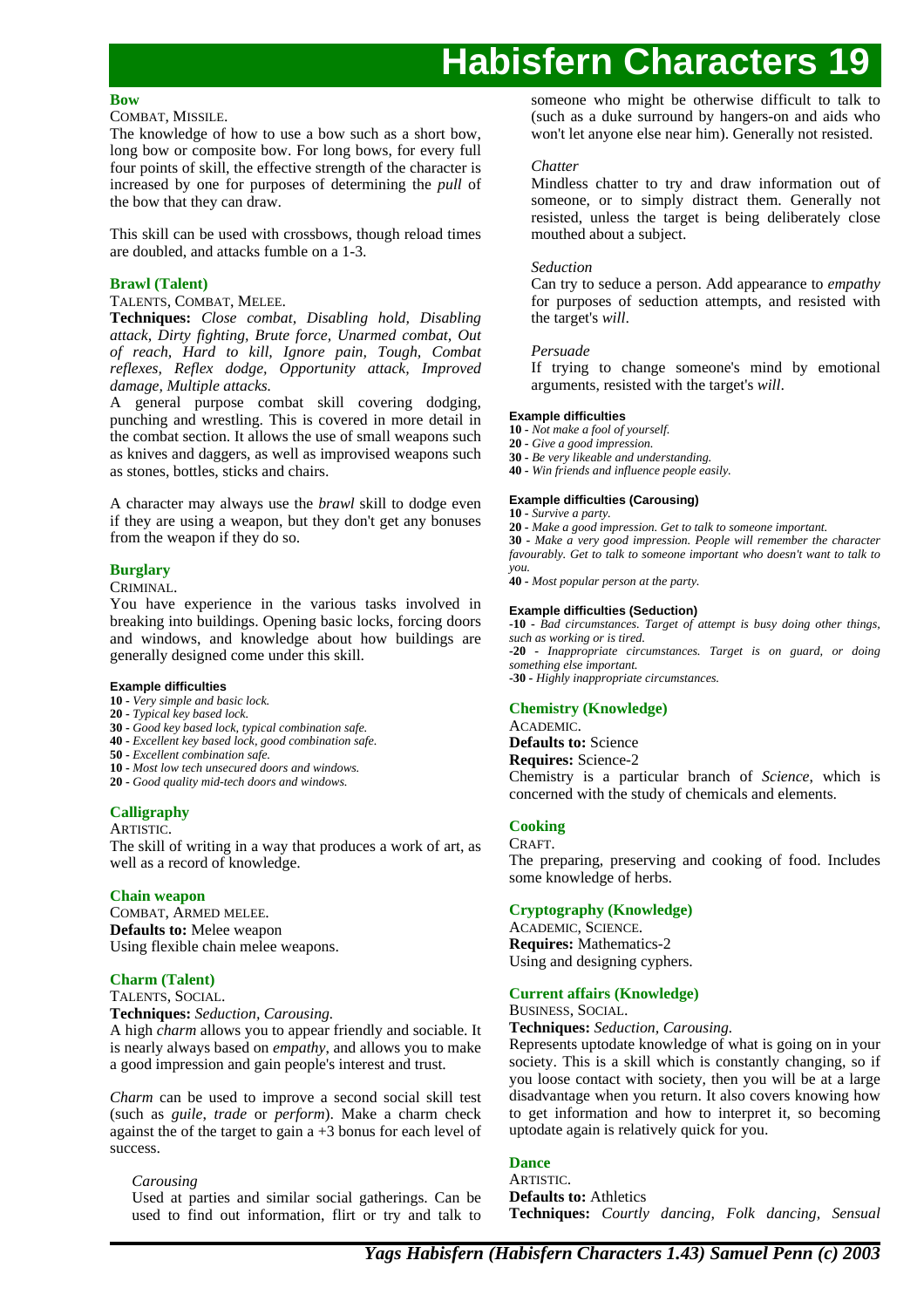### *dancing.*

With *Dance* you are able to impress people with your graceful dances. It allows you to know the common types of dances, as well as the ability to actually dance. With sufficient skill, you will be able to improvise new dances, and work with a partner to complement their improvisations.

The skill covers all forms of dancing, though you can buy techniques which provide bonuses in specialisations.

#### **Example difficulties**

**0 -** *You are clumsy and obviously unskilled. You will give a poor impression to anyone who is watching.*

**10 -** *Nothing special, but you don't make any big mistakes (though lots of little ones). People won't pay to watch you dance.*

**20 -** *You dance with competence and some degree of grace. Your dancing will please most people.*

**30 -** *Very good dancing, which will impress most people. You get a +1 bonus to the reaction level of people who saw you dance.*

**40 -** *An excellent performance which will impress pretty much everyone. You can a +2 bonus to the reaction level of those around you. Probably a level of skill better than most people have seen.*

**50 -** *An outstanding performance of skill and grace. You gain a +2 reaction bonus, or +3 if asking someone to share a dance with you.*

### **Ecology (Knowledge)**

ACADEMIC, SCIENCE.

**Defaults to:** Botany, Zoology

**Requires:** Biology-2, Zoology-2

This is knowledge of ecosystems, of the relationships between plants and animals living together in balance.

## **Etiquette (Knowledge)**

### SOCIAL.

## **Defaults to:** Charm

**Techniques:** *Seduction, Carousing, Fashion, High fashion, Scandalous fashion, Hidden insult, Flirt.*

Etiquette is a knowledge of good manners and social behaviour. It is of much greater use amongst the higher classes than amongst the peasantry, where no-one really cares which fork they use to eat their meal with, as long as a meal is there to be eaten.

It may be used to know how to address someone of rank, how to flirt with a noble Lady without offending her, or how to behave at a joust or banquet. It is normally based on intelligence, but may use *empathy* (especially for courtly flirting or flattery).

### *Flirt*

*Flirt* with a lady or gentleman in a polite and possibly discreet way.

## **Falconry**

OUTDOOR, ANIMAL.

The skill of training, caring for and hunting with falcons and similar birds of prey.

## **Farming**

OUTDOOR, RURAL.

The planting, caring for and harvesting of crops, the care and feeding of animals such as cows, sheep and chickens. The majority of people in rural areas will of course be farmers and will have this skill to some level.

## **First aid**

ACADEMIC.

Provides care and treatment of wounds to stop bleeding and prevent infection. Once a wound has been

successfully first aided, it may begin healing naturally. First aid checks are generally made with intelligence. First aid can also be used to treat stuns.

To treat a character's wounds, the base difficulty is 10. This is modified upwards by the total of the character's stun and wound penalties (a fatally wounded character (-15) would be difficulty 25 to treat). Success means that the wounds will begin healing naturally. If the roll was made by 10 or more, then one level of wound is also healed.

Stuns are a base difficulty of zero to first aid, again modified by total stun and wound penalties. Success heals one stun, and each 10 over that heals another level of stuns. Stuns do not need to be treated before they begin healing.

## **Forgery**

CRIMINAL.

The skill of forging identity cards and the like. You know how to obtain the materials necessary for creating forgeries, can detect a forged document or card, and can create them yourself as long as you have the necessary information. Some forms of forgery will require modifying database records, which will require *Computer operation* and similar skills which *Forgery* does not provide, however it will let you know what databases need to be changed.

## **Gambling**

SOCIAL, CRIMINAL.

**Defaults to:** Guile

**Techniques:** *Seduction, Carousing.*

This is the skill of playing games of chance, such as card games or dice games. This is a generic skill, based around being able to spot patterns, work out probabilities, bluff, cheat and basic gaming tactics.

A high skill represents a good, broad, knowledge of all such games, and so a greater chance of knowing how to play any given game, or at least knowing enough about a similar game in order to be able to play well.

### **Game**

SOCIAL.

**Techniques:** *Seduction, Carousing.*

Knowledge of, and skill at playing a game such as chess or Hnefatafl. A skill is required for each game played, though similar games may allow half skill. This is based on intelligence.

The simplist way to find the winner for a game, is for both opponents to roll their skill, and the highest roll wins. If it is desired to play out the game in more detail, then proceed as follows.

Each opponent makes a skill check each turn of the game. If one exceeds the other by five or more, then they gain an advantage. Each advantage gained gives +3 to the skill check next turn. On gaining the fourth advantage, the player is considered the winner. If the player with the advantage looses a turn, then they loose a level of advantage.

### **Example difficulties**

**10 -** *Knowing the rules to a game*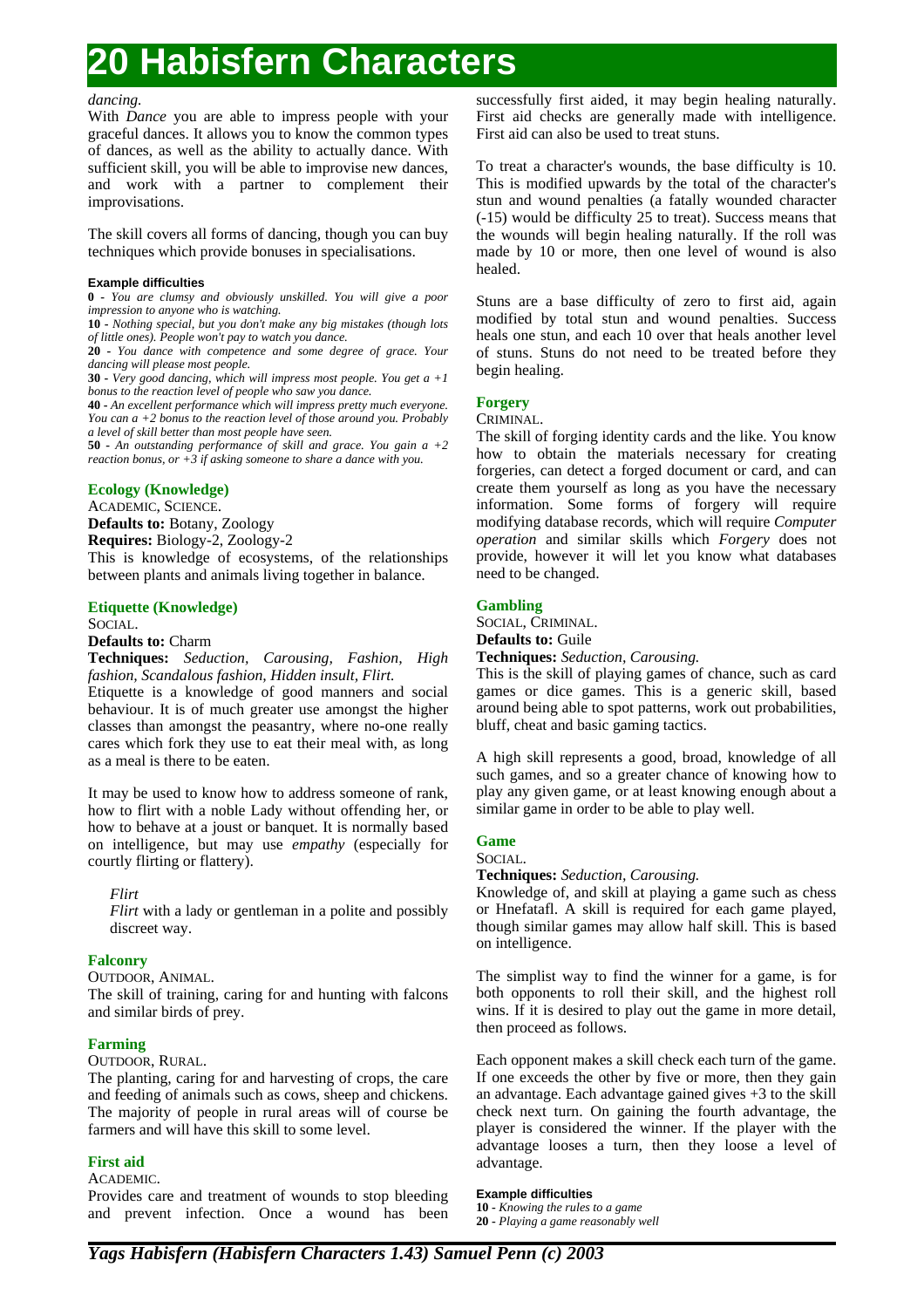## **Guile (Talent)**

TALENTS, SOCIAL.

#### **Techniques:** *Seduction, Carousing, Disguise, Cold reading.*

*Guile* allows a character to use and understand social methods of deception, through lying, body language and actions. A character can lie by making an opposed *will x guile* against the target's *empathy x guile*. Success means that the target is fooled, though the attempt may be modified by circumstances based on how probably the lie is.

Will is generally used when trying to hide a character's own emotions, *empathy* to understand another's and *intelligence* to think quickly when inventing a believable story.

## *Disguise*

The character can disguise either themselves or another person by using *guile*. Make an intelligenceguile check.

## *Fast talk*

When trying to invent a plausible story quickly, then an *intelligence x guile* check can often be called for, against the same for the target. If the target finds the story plausible, then opposed *empathy* and will checks may still be necessary in order to hide the lie.

## *Taunt*

Make someone mad. Opposed with *will*.

## **Handicraft**

### CRAFT.

The making of baskets, embroidery and other similar village hand crafts not covered by other professional skills. It is generally seen as the province of women.

### **Heraldry (Knowledge)**

## LORE, LEGAL.

Knowledge of heraldic arms, flags and other symbols. A person skilled in heraldry can recognise nobles, understand and describe the code of heraldic arms, and make guesses as to who someone is allied with based on their coat of arms. Based on intelligence.

*Area lore* may be substituted, though all rolls are halved and it can only be used for recognition.

### **Example difficulties**

**10 -** *Recognise a major personality based on their arms, such as a principle member of the royal family, or a major duke or earl. Recognise that someone belongs to a major noble house.*

**20 -** *Recognise a very important person, such as a duke or earl, or a secondary member of the royal family.*

- **30 -** *Recognise an important land owner, such as a powerful baron.*
- **40 -** *Recognise a baron or other low ranking land owner.*

**50 -** *Recognise someone really obscure.*

## **Herb lore (Knowledge)**

LORE, OCCULT, HOUSEHOLD.

Knowledge of herbs and their properties. Can be used to recognise, collect and prepare herbs and plants for use in remedies, poisons and potions. Based on intelligence.

## **History (Knowledge)**

## ACADEMIC.

The study of historical events. As standard, it gives a knowledge of a broad range of recorded history without specialisation in any one area. Most people will know more

about their own culture than others, so there's  $a +10$  or  $+20$ increase to the difficulty to know the history of cultures outside your own (note that some historical events, such as who built the pyramids, is popular knowledge even in non-Middle Eastern cultures).

There are many techniques which allow you to specialise in a period or culture. These are 4 points each.

## **Hunting**

## OUTDOOR, ANIMAL.

The skill of training, caring for and hunting with hounds. If trained dogs are available, can be used instead of survival to track or hunt game.

## **Intimidation**

SOCIAL, CRIMINAL, INVESTIGATION.

### **Defaults to:** Guile

## **Techniques:** *Seduction, Carousing.*

Being able to scare people, either with threats of simple physical violence, or by more subtle means. Can either be based on *Strength* or *Empathy*. When making an intimidation check, make an opposed roll against the target's *Will* (modified by any traits). Each level of success will shift the target's level of cooperation up by a category.

Modifiers to the target difficulty are given below. The level of apparent threat that you represent needs to be relative to any other threats that the target needs to consider. For example, you may have a hot poker, but the mob may apply a hot poker to him, and his entire family, if he betrays them.

#### **Example difficulties**

**+30 -** *The target doesn't consider you any sort of threat.* **+10 -** *The target considers you a minor threat.* **-10 -** *The target considers you a reasonable threat.* **-30 -** *The target considers you a serious threat.*

## **Law (Knowledge)**

ACADEMIC, BUSINESS.

Knowledge of the legal system, including how it works, what the laws are, and how to bend or avoid them.

## **Legend lore (Knowledge)**

#### LORE.

Knowledge of legends and stories of heroes, places and artifacts. This skill provides knowledge of the stories about these subjects. Whether the stories are real or not will depend on the setting.

## **Lip reading**

### SOCIAL.

**Techniques:** *Seduction, Carousing.*

The skill of reading lips. Each 10 rolled gives an equivalent point of language skill. There may be penalties for distance, or partial visibility.

## **Marketing**

BUSINESS.

**Techniques:** *Propaganda.* Marketing, advertising and public relations skills.

## **Mathematics (Knowledge)**

ACADEMIC, SCIENCE.

Mathematics is the knowledge of advanced mathematics. Simple arithmetic is considered to be basic intelligence. Mathematics covers geometry, algebra, set theory,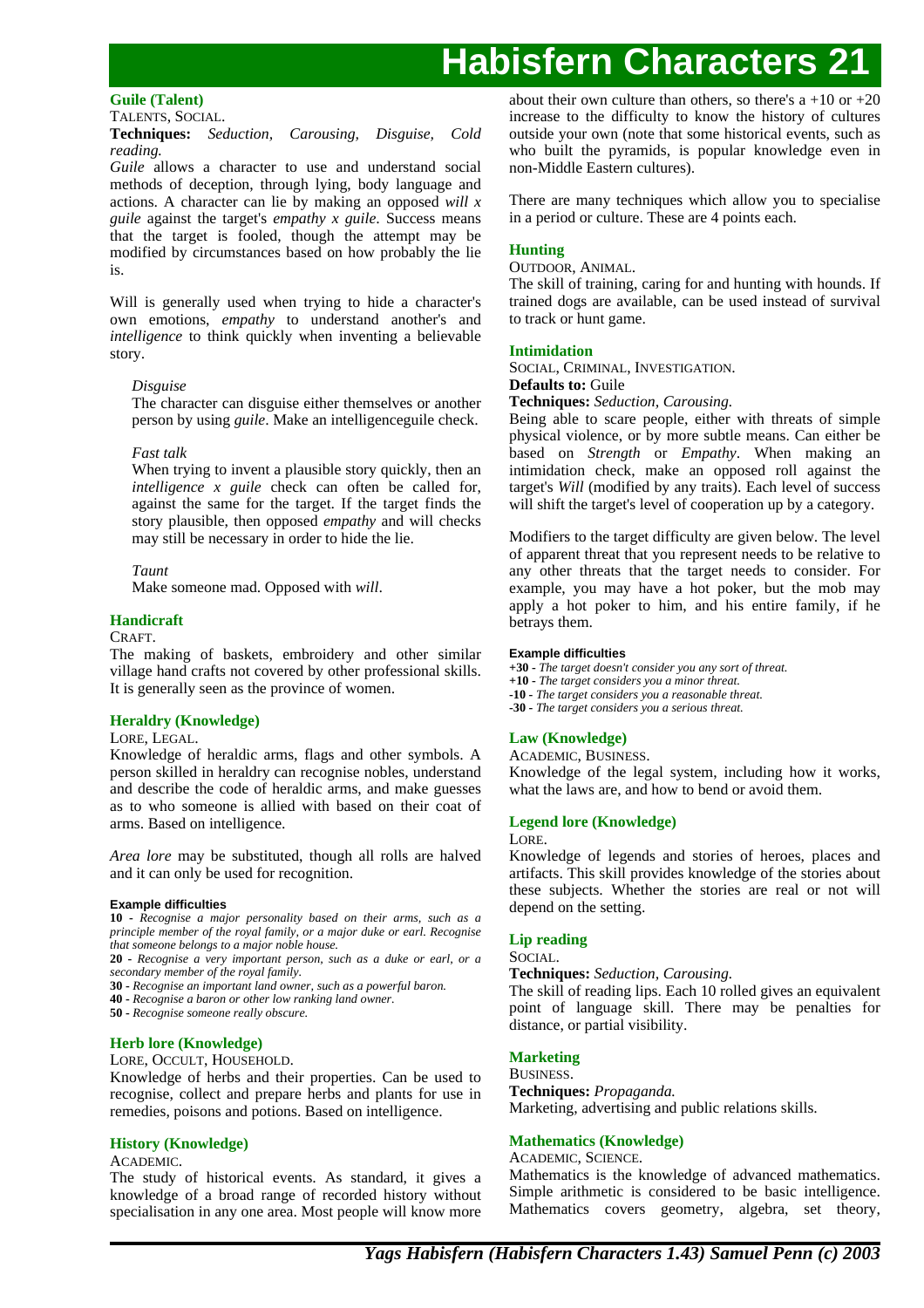probability and other branches of mathematics. Most children with a Western education will have some knowledge of Mathematics after leaving school, though it's likely to be only a couple of points.

## **Medicine (Knowledge)**

ACADEMIC.

**Requires:** First aid-2, Biology-2

The skill of diagnosing illnesses, and knowing what to do to cure an illness. Provides knowledge of the currently available drugs and how best to make use of them. Whilst first aid is focused on basic wounds (mostly cuts and bruises) and tends to be quite simple in its solutions, medicine provides a wide range of knowledge about how the body works, what drugs are available, and how best to diagnose illness and injuries.

If suitable drugs are available, then *Medicine* can be used in place of *First aid* to help someone recover from wounds. Before the weekly check, one *stun* is always recovered. A bonus is gained equal to the *Medicine* skill for each TL beyond 6 when the healing roll is made.

## **Melee**

COMBAT, MELEE, ARMED MELEE.

**Techniques:** *Combat reflexes, Reflex dodge, Opportunity attack, Improved damage, Multiple attacks.*

This is the skill of fighting with melee weapon. It can be used with pretty much any standard weapon type, including blades, spears, shields and clubs. Particularly exotic weapons may require *Techniques* to be able to use them effectively.

### **Melee weapon**

COMBAT, ARMED MELEE.

### **Defaults to:** Brawl

The skill of using a simple melee weapon, such as blades, spears and clubs. This skill covers all such weapons, as their use with a shield or a second parrying weapon. Exotic weapons, such as chain weapons, aren't covered since they are used in a completely different way. Small weapons such as knives however are used with the *Brawl* skill.

Melee weapon is used with *Dexterity*.

## **Mining**

### OUTDOOR.

Covers being able to locate new mines, and to construct and work them safely.

## **Musician**

ARTISTIC.

The skill of playing musical instruments, whether they are a drum, a flute or a harp.

### **Example difficulties**

**15 -** *Play without sending people running for cover* **20 -** *Play in tune with others* **30 -** *Play very well*

### **Occult lore (Knowledge)**

### LORE, OCCULT.

Knowledge of how to summon and deal with demons and other supernatural entities such as ghosts and angels. In the real world, such knowledge doesn't provide any special powers or abilities apart from possibly the ability to con people out of their money., though in a horror or

fantasy setting where such creatures are real, it may be of far greater use.

## **Ostling**

OUTDOOR, ANIMAL. The care and training of horses.

## **Paleontology (Knowledge)**

ACADEMIC, SCIENCE.

A science which investigates ancient life. It includes the finding, examination and care of fossils, knowledge of ancient lifeforms.

### **Parachuting**

MILITARY, SPORT.

**Defaults to:** Athletics

You have experience with free-falling and parachuting. It is *very easy* to land safely under ideal conditions.

## **Perform**

SOCIAL, ARTISTIC.

**Defaults to:** Charm

**Techniques:** *Seduction, Carousing, Passionate speaker, Poet.*

A skill which covers many forms of social skills, including oratory, poetry and singing. It may be used to rouse a crowd, invent some poetry on the spot, or remember a poem or song well enough to recite or sing it.

The mood of the audience can be affected with either song, poetry or oratory. The performer matches their skill roll against the will of the audience. If the audience can be treated as a *crowd*, take the average will and roll once for the whole audience (a vocal few will tend to lead the silent majority). Success by the performer will mean the crowd listens to what the performer says, and will think about it, though their opinion isn't shifted greatly. For each full 10 the performer beats the will of the crowd, the crowd's mood is shifted one category.

When singing or reciting poetry, the mood of the audience can be shifted, sometimes considerably. This can be done subtly, though it takes an evening of performance to carry it out.

A more direct way to sway an audience is through oratory. This is quicker and more direct then by choice of song, but is also pretty blatent.

#### **Example difficulties**

**10 -** *Sing without inflicting pain on listeners. Less than this may get the character forcibly removed from the stage.*

**20 -** *Sing well enough to impress the audience, though not in a way that will be particularly remembered.*

**30 -** *Sing very well. The singer will be well received, and probably kept around for more of the same. The mood of the audience can be shifted subtly.*

**40 -** *The singer will be spoken of for months to come, and people will be most eager to please. The mood of the audience can be shifted noticeably.*

**50 -** *All others will be compared (probably unfavourably) to the singer, who will be heralded as a master of their art. The singer pretty much has control over the mood of the audience.*

## **Physics (Knowledge)**

ACADEMIC.

**Defaults to:** Science

**Requires:** Science-2, Mathematics-2

Physics is a particular branch of *Science*, concerned with forces and motion, energy and matter at the smallest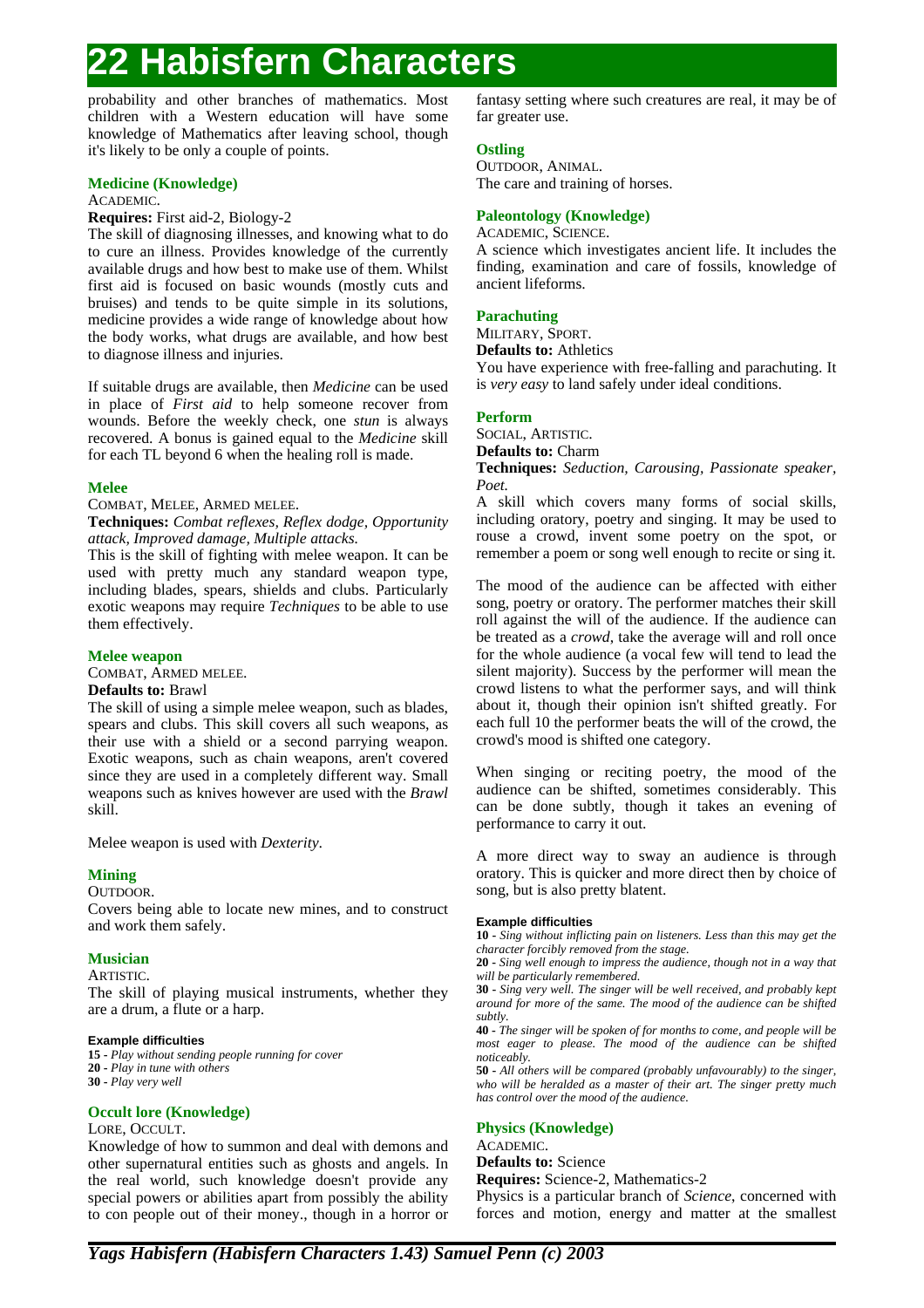scales. Particular branches of physics are treated as *techniques* - not knowing the technique doubles the difficulty.

## **Politics (Knowledge)**

### ACADEMIC, BUSINESS.

Knowledge of political systems and how to take advantage of them. It may provide some knowledge of the current political groups of your culture, but this is really covered by *Current affairs*, and any knowledge provided by *Politics* will be more long term and theoretical.

## **Politics**

#### SOCIAL.

### **Defaults to:** Guile

**Techniques:** *Seduction, Carousing.*

The skill of dealing with the intrigues of a political arena. With it, it is possible to find out relationships within the arena, and to obtain information from people, or even to spread information without it being obvious that the plotter is trying to spread information.

Note that politics is as much knowledge of the local political situation as it is the ability to 'play' it. Knowledge of who the powerful people are, and what their strengths, weaknesses and allegiences are is gained with this skill.

**Example difficulties 10 -**

## **Religion (Knowledge)**

### ACADEMIC.

Knowledge of the traditions, ceremonies, laws, gods, priests and mythology of a given religion. More broad or narrow the skill is depends very much on the culture and the level of knowledge required. In a monotheistic culture, especially where knowledge of other religions is discouraged (e.g. Medieval Europe), each religion will have its own skill, and this will give little knowledge of the others.

In a pantheistic culture, one skill can give knowledge of all the gods and cults, though only on a general level. Single skills will exist for each individual cult, which will also give knowledge of other cults, though that knowledge may be coloured by prejudice.

Where a religion actually grants supernatural abilities to its cult members or priests, these may be represented as *techniques* based on the cult's specific skill.

### **Research**

#### **ACADEMIC**

**Defaults to:** Any Academic skill

The skill of being able to find information in books, on a computer system, or in any other knowledge source which doesn't require interaction with people (beyond standard dealing with librarians etc).

### **Ride**

## RURAL.

The ability to ride, normally a horse. A different skill is needed for different types of animals (horses and ponies would be the same skill, a Griffin another skill). As well as enabling you to remain mounted, it grants a bonus to combat skills when mounted if the relevant techniques are known.

## **Science (Knowledge)**

### ACADEMIC, SCIENCE.

Science covers basic scientific knowledge, logical reasoning and baloney detection. Most Western schools will teach *science* to some degree. The skill provides basic knowledge of the various sciences, an understanding of the philosophy of science, and the ability to tell the difference between a scientific theory and dodgy pseudo-science.

All scientists will have *Science* to a greater or lesser degree, as will those in science based professions such as engineering or mathematics.

### **Scrounging**

### CRAFT.

Being able to turn useless scrap into something useful. Used with intelligence. Covers finding, planning and building, though skills such as *carpentry* or *blacksmith* may be needed as well.

### **Skiing**

#### SPORT, OUTDOOR.

**Defaults to:** Athletics

The skill of skiing. Includes practical experience, as well as knowledge of identifying poor conditions. The examples given below show the difficulty to ski down a run of particular difficulty. Success means you did it without falling over or getting stuck.

#### **Example difficulties**

**10 -** *Green run (easy slopes).*

- **15 -** *Blue run (intermediate slopes).*
- **20 -** *Red run (difficult slopes).*
- **25 -** *Black run (most difficult slopes).*

## **Sleight (Talent)**

TALENTS, CRIMINAL.

**Techniques:** *Juggling, Pick pocket.*

Sleight of hand, from filching items on a market stall, to picking someone's pockets. Can also be used for anything which requires a great deal of fine dexterity.

### **Speak language (Language)**

### LANGUAGE.

The ability to speak a language. Every character starts with a score of 4 in speaking their own language. This skill is rarely rolled, but instead gives an indication of the character's grasp of a language.

## **Sport**

## SOCIAL, SPORT.

**Techniques:** *Seduction, Carousing.*

Knowledge of, and skill at, playing a particular sport such as Cricket, Football or Squash. There is one version of this skill for each different sport. If you wish, you may take a generic *Sport* skill, which all others default to (i.e., you always halve your roll when trying something in a particular sport).

### **Example difficulties**

**10 -** *Knowing the rules to a game* **20 -** *Playing a game reasonably well*

### **Stealth (Talent)**

### TALENTS, CRIMINAL.

**Techniques:** *Ambush, Combat ambush, Sudden death, Silent running.*

Moving quietly, hiding, and generally not being seen or heard. Based on agility for moving quietly, or perception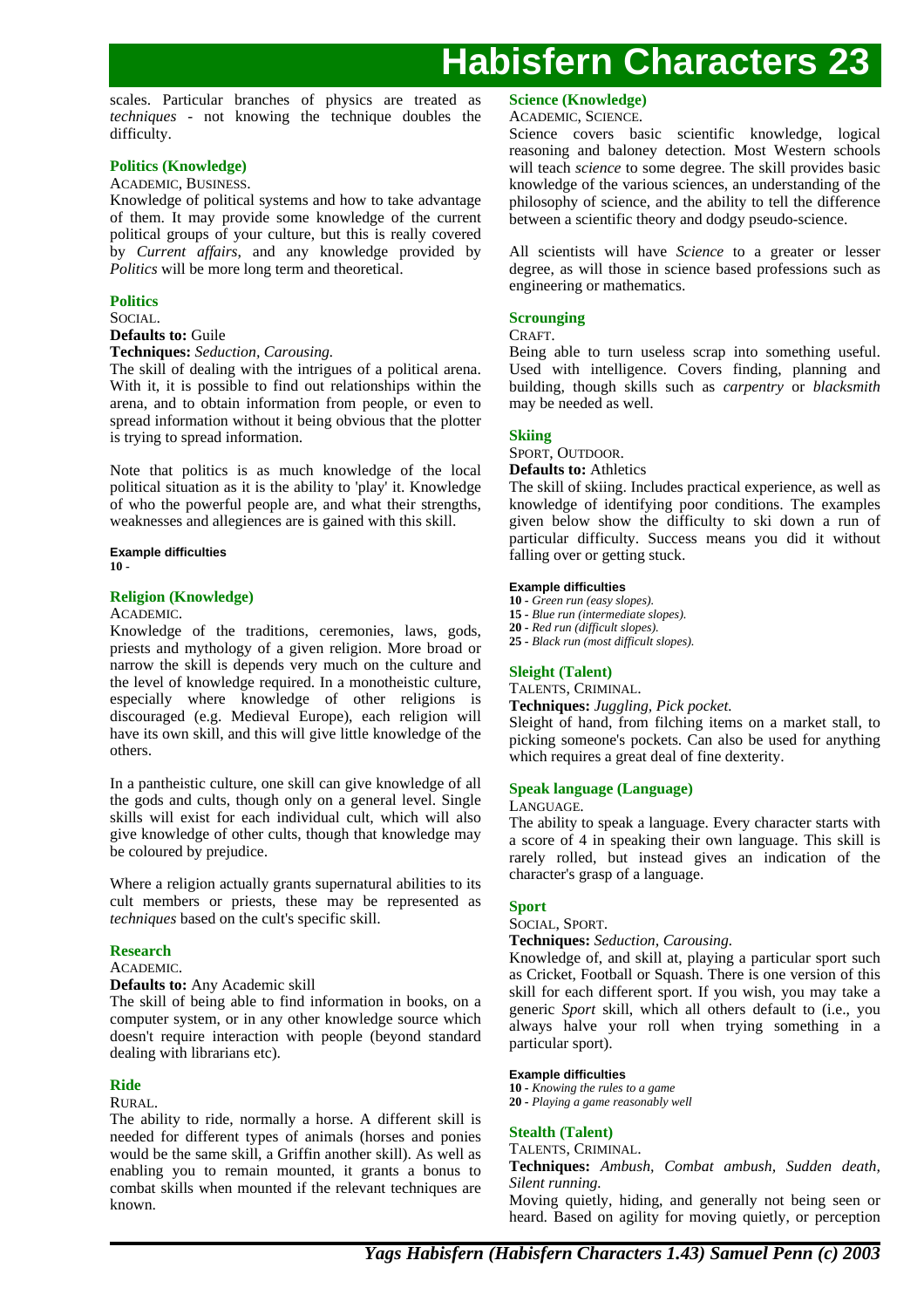for finding somewhere to hide.

## **Strategy**

## MILITARY.

Unlike *Tactics*, which is concerned with small scale skirmishes, military strategy provides knowledge and experience of running a war, including making most effective use of troops, logistics and knowledge of large scale tactics.

## **Streetwise**

CRIMINAL, INVESTIGATION. **Defaults to:** Guile

## **Techniques:** *Shadowing.*

*Streetwise* is similar to *Politics*, though is more suited to life amongst the criminal classes. With it, comes knowledge of how to survive on the street, how to gain the trust of those who live on the wrong side of the law, as well as how to find them in the first place.

### **Surgery**

ACADEMIC. **Defaults to:** Medicine

## **Requires:** Medicine-4

This is a particular specialisation of medicine, focused on cutting people open and fixing their insides. It is considered to be quite a difficult skill, and failure can often be fatal for the patient.

If a person is wounded, and you have suitable medical equipment available to perform surgery, then a *dexterity x Surgery* check equal to  $10 + \text{half}$  the wound penalty may be made. Success both stabalises the wounds and heals one wound level. It takes one hour per level of wound, and can not be performed again unless the patient receives new wound injuries. *Surgery* may be performed on a patient that has already recovered a wound from a *First aid* check.

Failure results in one further wound be gained. If this takes the patient beyond *fatal*, then they die. A fumble also results in the immediate death of the patient.

If you are performing *surgery* in the field without use of suitable equipment, then this counts as *First aid*, and uses that skill.

## **Survival**

OUTDOOR, MILITARY.

**Techniques:** *Direction sense, Hiking, Arctic survival, Desert survival, Jungle survival.*

With this skill, you are capable of surviving on many different types of terrain by foraging and hunting. There is a single skill, which covers all terrain types, though a number of techniques are needed to survive in harsh environments without penalty. *Survival* also covers tracking, finding shelter and travelling safely and quickly.

On coastal lands (where it is possible to fish), plains, woodlands and low mountain regions, the basic skill will suffice. In desert, arctic or jungle environments, then a technique is required. High mountains may count as arctic, swamps may count as coastal or jungle, depending on the exact environment.

*Foraging*

When foraging for food, it takes four hours for each

roll. Each five over the difficulty allows enough food to be found for another two people. If more food is found than is needed, then the forager has the option of stopping early as soon as enough food has been found. Assume that food is found at a consistent rate through the time period.

## *Hunting*

Similar to foraging, it takes four hours for each attempt to hunt game. Success indicates that suitable game has been found, and relevant combat skills are required to actually kill the animal. In this case, game is large game animals, such as deer.

## *Navigation*

Anyone with any survival skill can navigate by use of the sun and stars. This is unaffected by the terrain type and difficulty of surviving in that terrain. When attempting to navigate, use the character's highest survival skill.

## *Tracking*

Survival can be used to track others by their footprints and other signs. It is possible to estimate the type of animal, their number and how long it has been since the tracks were made. Of course, it can be used to track people as well.

## **Example difficulties**

**10 -** *Base difficulty for woodland, plains or coastal regions.*

- **20 -** *Base difficulty for mountain, swamp or jungle.*
- **30 -** *Base difficulty for desert or arctic regions.*
- **+0 -** *Find a suitable shelter*
- **+0 -** *Forage for food for one person*
- **-10 -** *Good conditions*
- **+10 -** *Poor conditions* **+20 -** *Very poor conditions (e.g. winter)*

**15 -** *Accurately determine direction, time of day or night according to the position of sun, moon or stars.*

## **Tactics**

COMBAT, MILITARY.

**Techniques:** *Surprise attack, Tactical move.*

Tactics, strategy and leadership when planning and fighting a battle involving small groups. It can be used to choose a suitable site for battle, to determine weaknesses in the enemy's strategy and defences, and to plan the logistics of travel and supply.

## **Teach**

SOCIAL, ACADEMIC.

**Techniques:** *Seduction, Carousing.*

The ability to teach another person, and train them in the use of a skill. See the Campaign section for details on training.

## **Theology (Knowledge)**

### ACADEMIC.

### **Defaults to:** Religion

The theory of religion, used by people who want to understand the why and how of religious beliefs. In many cultures doing this too critically can lead to charges of heresy, thought good use of this skill will enable the character to argue effectively and *safely* with others.

## **Throw (Talent)**

TALENTS, COMBAT, MISSILE.

This is the ranged attack equivalent of the brawl skill, and is used for throwing rocks, spears, knives, axes etc at distance targets. The talent is perception based. For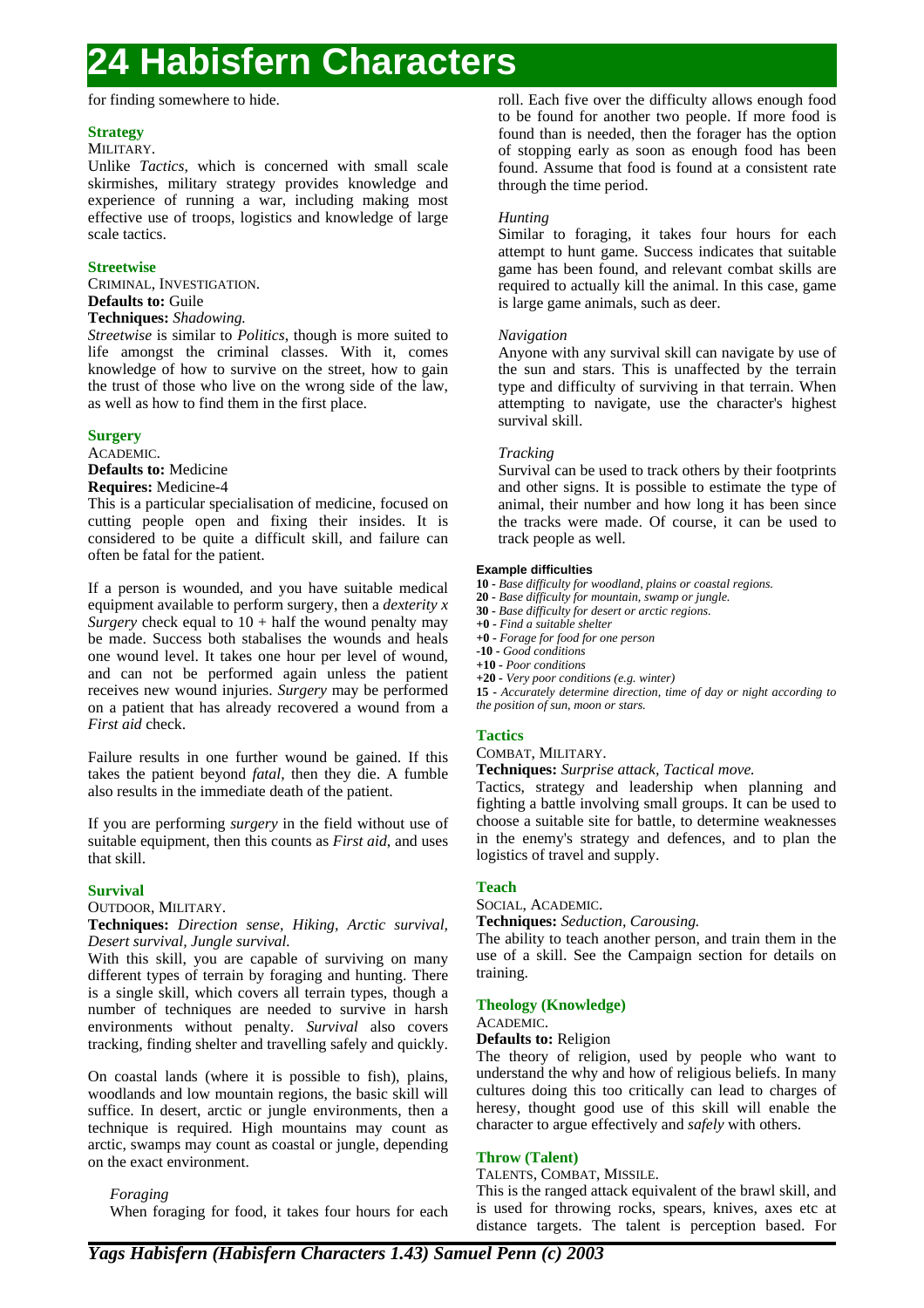hurled improvised weapons, short range is considered to be four times strength, medium twice this, and long range twice medium.

This skill can also be used to catch items. When trying to catch an item, throw is dexterity based.

## **Torture**

CRIMINAL, INVESTIGATION, MILITARY. This is the art of applying pain to someone in order to get them to cooperate.

## **Trade**

SOCIAL, BUSINESS. **Defaults to:** Guile **Techniques:** *Seduction, Carousing.* Covers a multitude of skills involved with trading, including bartering, and having some clue as to the value of goods.

## **Vetinary (Knowledge)**

ACADEMIC, ANIMAL. **Defaults to:** First aid First aid for animals. The *first aid* skill may be substituted, though it takes twice as long, and no wounds and no more than one stun can be healed immediately, regardless of the roll.

## **Zoology (Knowledge)**

ACADEMIC. **Defaults to:** Biology This is the study of animals.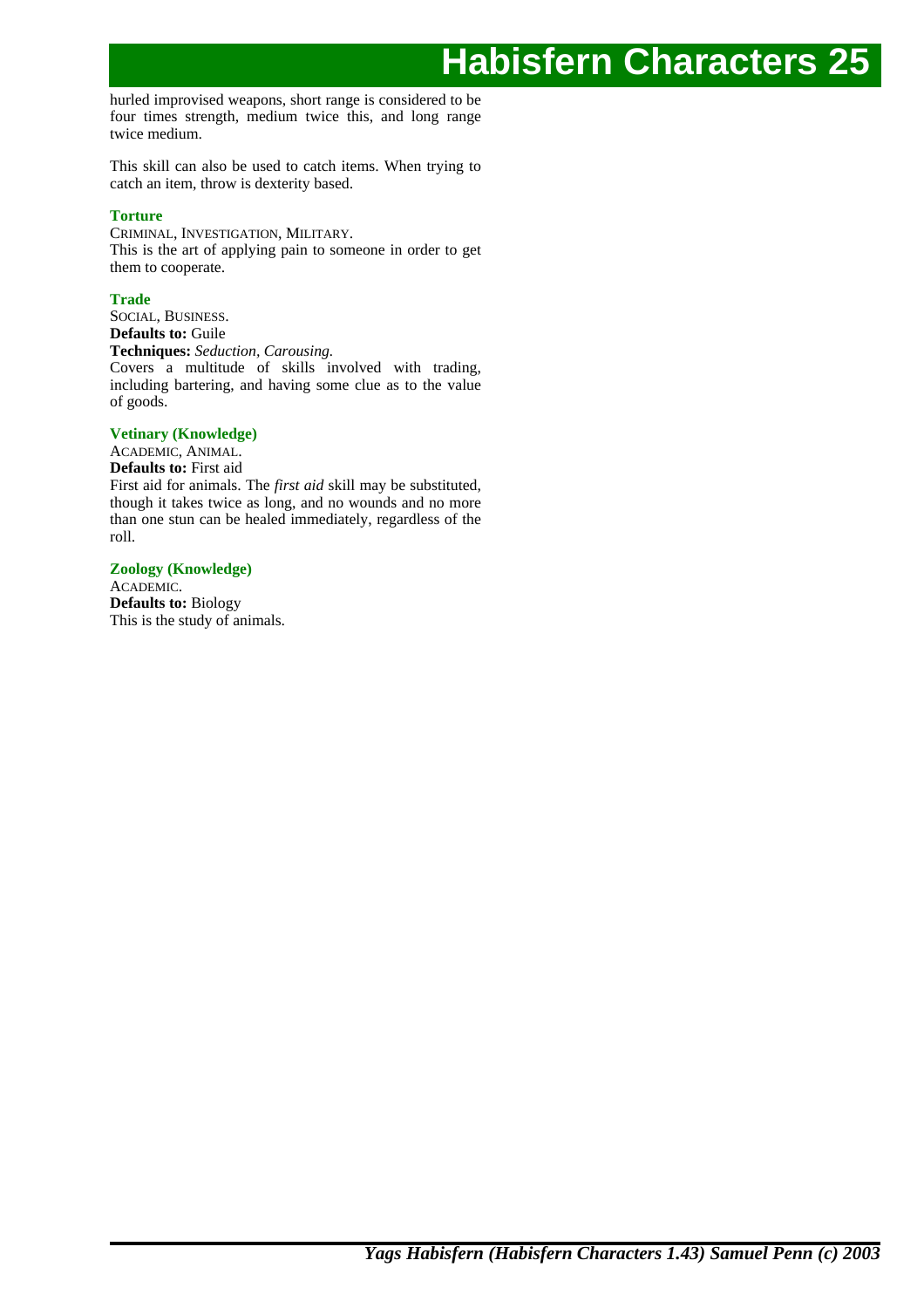## **Luck**

*Habisfern* is a world where fate and destiny are seen to be a very real part of everyday life. For some people, Fate will guide them towards their goal, for others, Fate may try to drag them down to their doom. In Habisfern, whether Fate has an interest in a character is represented by the *Luck* and *Cursed* traits.

The GM may at certain points in an adventure call for a Luck check. Some checks can be determined to see how many guards are on duty, if a window has been left open etc. If the character succeeds, then things work out in the character's favour.

| Chance            | Circumstance                                                                            |
|-------------------|-----------------------------------------------------------------------------------------|
| $\overline{5}$    | Likely. Event is very likely to happen unless the<br>character is particularly unlucky. |
| 10                | Evens.                                                                                  |
| 15                | Unlikely.                                                                               |
| 20                | Improbable.                                                                             |
| <b>Using Luck</b> |                                                                                         |

Luck may also be used to cheat death. At any point, a character with at least one point of *Luck* may spend it, loosing it permanently, in order to remain alive after a death result.

Instead of being dead, the character is left in a state of being stable but fatally wounded. It cannot be relied upon entirely - being only wounded after falling into a pit of lava still leaves you in a pit of lava.